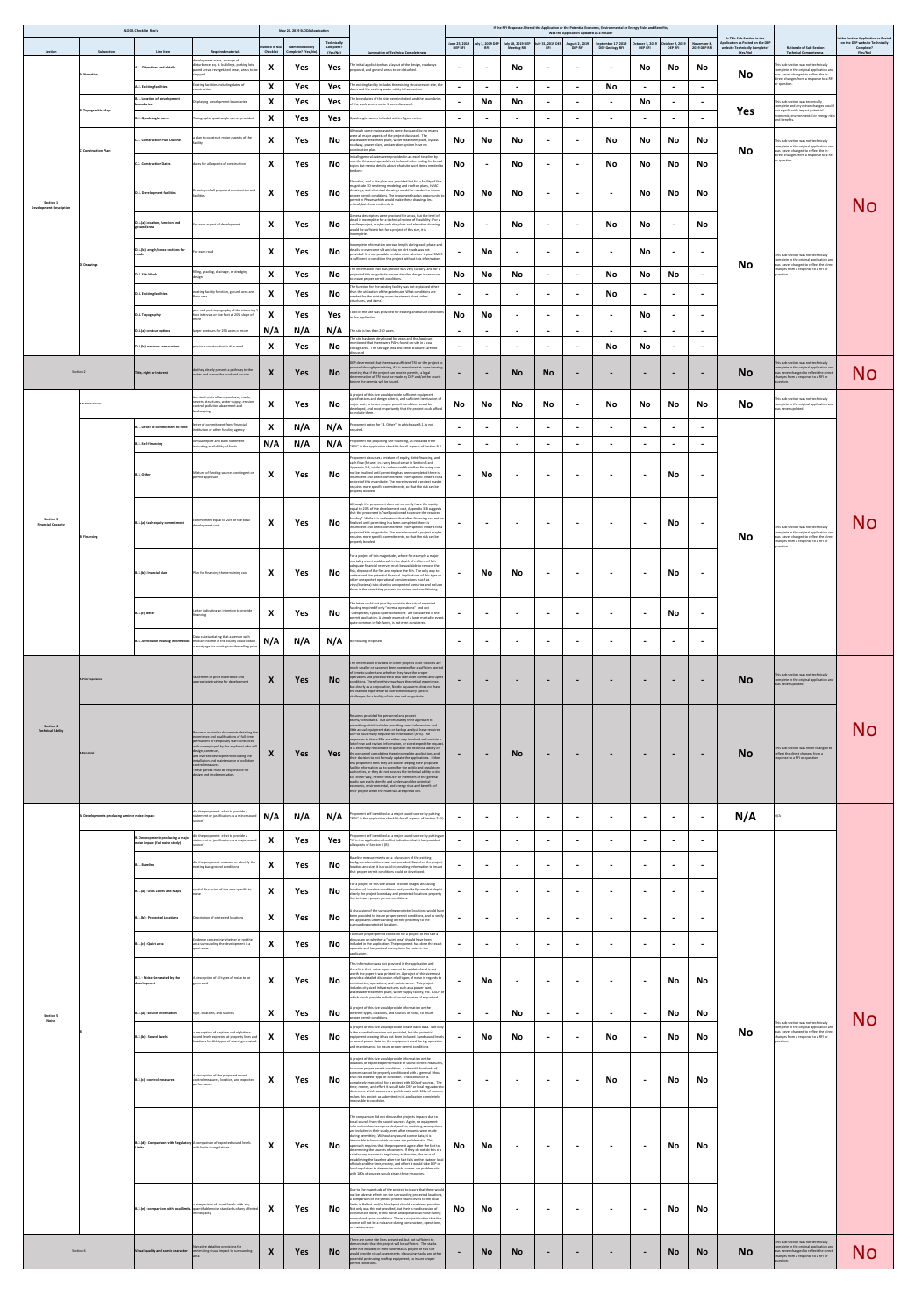|                            | <b>SLODA Checklist Req's</b>                            |                                                                                                                                                                                                                                |                                                    | May 24, 2019 SLODA Application         |                                      |                                                                                                                                                                                                                                                                                                                                                                                                                                           |                                 |                          |                                         |                                 | Was the Application Updated as a Result? | If the RFI Response Altered the Application or the Potential Economic, Environmental or Energy Risks and Benefits, |                                                     |                          |                             | Is This Sub-Section in the                                                    |                                                                                                                                                                                                                                                                                                                                                                                                                                                                                      | Is the Section Application as Posted                    |
|----------------------------|---------------------------------------------------------|--------------------------------------------------------------------------------------------------------------------------------------------------------------------------------------------------------------------------------|----------------------------------------------------|----------------------------------------|--------------------------------------|-------------------------------------------------------------------------------------------------------------------------------------------------------------------------------------------------------------------------------------------------------------------------------------------------------------------------------------------------------------------------------------------------------------------------------------------|---------------------------------|--------------------------|-----------------------------------------|---------------------------------|------------------------------------------|--------------------------------------------------------------------------------------------------------------------|-----------------------------------------------------|--------------------------|-----------------------------|-------------------------------------------------------------------------------|--------------------------------------------------------------------------------------------------------------------------------------------------------------------------------------------------------------------------------------------------------------------------------------------------------------------------------------------------------------------------------------------------------------------------------------------------------------------------------------|---------------------------------------------------------|
| Section<br>Subsection      | Line Item                                               | <b>Required materials</b>                                                                                                                                                                                                      | <b>Marked in NAF</b><br><b>Checklist</b>           | Administratively<br>Complete? (Yes/No) | Technically<br>Complete?<br>(Yes/No) | <b>Summation of Technical Completeness</b>                                                                                                                                                                                                                                                                                                                                                                                                | June 25, 2019<br><b>DEP RFI</b> | July 3, 2019 DEP         | July 18, 2019 DEP<br><b>Meeting RFI</b> | July 31, 2019 DEP<br><b>RFI</b> | <b>August 2, 2019</b><br><b>DEP RFI</b>  | September 17, 2019<br><b>DEP Geology RFI</b>                                                                       | October 3, 2019   October 9, 2019<br><b>DEP RFI</b> | <b>DEP RFI</b>           | November 8,<br>2019 DEP RFI | Application as Posted on the DEP<br>website Technically Complete?<br>(Yes/No) | <b>Rationale of Sub-Section</b><br><b>Technical Completeness</b>                                                                                                                                                                                                                                                                                                                                                                                                                     | on the DEP website Technically<br>Complete?<br>(Yes/No) |
| Section 7                  | <b>Wildlife and fisheries</b>                           | Impacts that could result from proposed<br>development including plan to minimize<br>affect on habitats on or adjacent to site                                                                                                 | $\boldsymbol{X}$                                   | Yes                                    | No                                   | Impacts discussed and mitigation or offsets proposed, but the<br>examination was based on a few days of observations in one<br>season. The rest was completely conjecture. This is contrary to<br>industry standards and is completely insufficient to (1)<br>adequately determine wat is present initially, and (2) establish<br>a baseline to see if adverse impacts occur over time, or god-<br>forbid during a major upset condition. | No                              | No                       | <b>No</b>                               | <b>No</b>                       | $\blacksquare$                           | <b>No</b>                                                                                                          | <b>No</b>                                           | No                       | <b>No</b>                   | <b>No</b>                                                                     | This sub-section was not technically<br>complete in the original application and<br>was never updated.                                                                                                                                                                                                                                                                                                                                                                               | NO                                                      |
| Section 8                  | <b>Historic sites</b>                                   | Demonstrate no effects to historic site,<br>structures or archaeological sites.                                                                                                                                                | X                                                  | Yes                                    | Yes                                  | Maine Historic Preservation Commission found no historic or<br>archaeological properties affected by project. Archaeological<br>survey performed and provided.                                                                                                                                                                                                                                                                            | $\blacksquare$                  | $\blacksquare$           | $\blacksquare$                          | $\blacksquare$                  | $\blacksquare$                           | $\sim$                                                                                                             | $\blacksquare$                                      | $\blacksquare$           | $\sim$                      | <b>Yes</b>                                                                    | This sub-section was technically<br>complete and any minor changes would<br>not significantly impact potential<br>economic, environmental or energy risks<br>and benefits.                                                                                                                                                                                                                                                                                                           | res                                                     |
| Section 9                  | Unusual natural areas                                   | Description of appropriate buffers or<br>measures to protect areas on site                                                                                                                                                     | $\mathbf{v}$<br>$\bm{X}$                           | Yes                                    | Yes                                  | MN/AP, MDIFW, and MDMR were consulted by proponent and<br>several field surveys were performed.                                                                                                                                                                                                                                                                                                                                           | $\overline{\phantom{a}}$        |                          | $\blacksquare$                          | $\blacksquare$                  | $\blacksquare$                           | $\blacksquare$                                                                                                     | $\sim$                                              | $\blacksquare$           | $\sim$                      | <b>Yes</b>                                                                    | This sub-section was technically<br>complete and any minor changes would<br>not significantly impact potential<br>economic, environmental or energy risks<br>and benefits.                                                                                                                                                                                                                                                                                                           | 'es                                                     |
| Section 10                 | <b>Buffers</b>                                          | Dimensions, clearing limits, planting<br>specs/schedule, and evidence of<br>maintenance and protection.                                                                                                                        | X                                                  | Yes                                    | <b>No</b>                            | A project of this size would provide evidence that buffer will be<br>protected in perpetuity, a schedule for planting, and<br>information on individual responsible for maintenance, to<br>insure proper permit conditions. Furthermore, there was no<br>discussion of wetland restoration options as part of buffers                                                                                                                     | <b>No</b>                       | <b>No</b>                | <b>No</b>                               | $\blacksquare$                  | $\blacksquare$                           | <b>No</b>                                                                                                          | <b>No</b>                                           | <b>No</b>                | $\sim$                      | <b>No</b>                                                                     | This sub-section was not technically<br>complete in the original application and<br>was never changed to reflect the direct<br>changes from a response to a RFI or<br>question.                                                                                                                                                                                                                                                                                                      | No                                                      |
|                            | A. Soil survey and map report                           | Provide report prepared by certified soil<br>scientist.                                                                                                                                                                        | $\mathbf{v}$<br>$\boldsymbol{\Lambda}$             | Yes                                    | Yes                                  | Report provided as Appendix 11-A is prepared by certified soil<br>scientist Ian Broadwater with Broadwater Environmental                                                                                                                                                                                                                                                                                                                  | <b>No</b>                       | $\blacksquare$           | $\blacksquare$                          | $\blacksquare$                  | $\blacksquare$                           | $\blacksquare$                                                                                                     | $\blacksquare$                                      | $\blacksquare$           | $\sim$                      |                                                                               | This sub-section was not technically<br>complete in the original application and<br>was never changed to reflect the direct                                                                                                                                                                                                                                                                                                                                                          |                                                         |
|                            | A.1. Soil investigation narrative                       | Discussion of field investigation techniques,<br>soil conditions, investigated landforms.<br>Describe limitation of the soils with respect<br>to development                                                                   | $\mathbf v$<br>$\mathbf{\Lambda}$                  | Yes                                    | <b>No</b>                            | A project of this magnitude would provide a discussion of<br>limitation of soils with respect to development.                                                                                                                                                                                                                                                                                                                             | <b>No</b>                       |                          | <b>No</b>                               | $\blacksquare$                  | $\blacksquare$                           | <b>No</b>                                                                                                          | <b>No</b>                                           | $\sim$                   | $\sim$                      | <b>No</b>                                                                     | changes from a response to a RFI or<br>question. It is unclear whether new<br>information discussed at the Belfast<br>Planning Board meetings that directly<br>contradits the permit quanities was ever<br>formally updated. It is still unclear<br>exactly how much of he soil will be                                                                                                                                                                                              |                                                         |
|                            | A.2. Soil survey map                                    | Delineation of soil mapping units, soil<br>legend identifying symbols, identification of<br>intensity of soil survey, note referencing<br>standards followed, light overlay of<br>development design                           | $\boldsymbol{X}$                                   | Yes                                    | No                                   | The soil survey map did not provide a overlay of development<br>design which would be sufficient to insure proper permit<br>conditions.                                                                                                                                                                                                                                                                                                   | No                              | $\blacksquare$           | $\blacksquare$                          | $\sim$                          | $\blacksquare$                           | $\blacksquare$                                                                                                     | $\blacksquare$                                      | $\blacksquare$           | $\sim$                      |                                                                               | "unstable" and removed, and "unstable"<br>but will remain.                                                                                                                                                                                                                                                                                                                                                                                                                           |                                                         |
| <b>Section 11</b><br>Soils | B. Soil survey intensity level by<br>development type   | Details of the minimum standard for soil<br>surveys related to specific proposed<br>developments                                                                                                                               | X                                                  | Yes                                    | Yes                                  | Class B High Intensity soil survey is appropriately used in report                                                                                                                                                                                                                                                                                                                                                                        | $\blacksquare$                  | $\blacksquare$           | $\blacksquare$                          | $\overline{\phantom{a}}$        | $\overline{\phantom{a}}$                 | $\blacksquare$                                                                                                     | $\blacksquare$                                      | $\blacksquare$           | $\blacksquare$              | <b>Yes</b>                                                                    | This sub-section was technically<br>complete and any minor changes would<br>not significantly impact potential<br>economic, environmental or energy risks<br>and benefits.                                                                                                                                                                                                                                                                                                           | No                                                      |
|                            | C. Geotechnical investigation                           | Report endorsed by PE that identifies all<br>major limitations to the development from<br>existing soils and other surface or<br>subsurface features of the site. Describe<br>techniques to be used to overcome<br>limitations | $\mathbf{v}$<br>$\mathbf{\Lambda}$                 | Yes                                    | No                                   | Report stamped by PE describes limitations of soils and<br>describes proponent's preferred techniques to overcome<br>(excavating and filling). Qualitatively this was done, but not<br>quantitatively and it must be done quantitatively to allow for<br>conditioning.                                                                                                                                                                    | <b>No</b>                       | $\overline{\phantom{a}}$ | <b>No</b>                               | $\sim$                          | $\blacksquare$                           | <b>No</b>                                                                                                          | <b>No</b>                                           | No                       | $\sim$ $-$                  | <b>No</b>                                                                     | This sub-section was not technically<br>complete in the original application and<br>was never changed to reflect the direct<br>changes from a response to a RFI or<br>question. It is unclear whether new<br>information discussed at the Belfast<br>Planning Board meetings that directly<br>contradits the permit quanities was ever<br>formally updated. It is still unclear<br>exactly how much of he soil will be<br>"unstable" and removed, and "unstable"<br>but will remain. |                                                         |
|                            | D. Hydric soils mapping                                 | Limits of all hydric soils clearly identified on<br>survey map.                                                                                                                                                                | - 37<br>$\mathbf{A}$                               | Yes                                    | Yes                                  | Limits of hydric soils identified in soil survey map                                                                                                                                                                                                                                                                                                                                                                                      | $\blacksquare$                  | $\mathbf{r}$             | $\blacksquare$                          | $\blacksquare$                  | $\sim$                                   | $\overline{\phantom{a}}$                                                                                           | $\blacksquare$                                      | $\blacksquare$           | $\sim$ $\sim$               | <b>Yes</b>                                                                    | This sub-section was technically<br>complete and any minor changes would<br>not significantly impact potential<br>economic, environmental or energy risks<br>and benefits.                                                                                                                                                                                                                                                                                                           |                                                         |
|                            | A. Narrative                                            | Describe pre and post-development site<br>conditions and estimated affects of post -<br>development site runoff on peak discharge<br>rates, flooding and water quality. Identify<br>standards and proposed BMPs to meet        | $\mathbf{\Lambda}$                                 | <b>Yes</b>                             | <b>No</b>                            | DEP provided a detailed RFI that resulted that required 1133<br>page response that included revised and/or new drawings, new<br>text, revised text, replacement text and updated text.                                                                                                                                                                                                                                                    | <b>No</b>                       | <b>No</b>                | <b>No</b>                               | $\sim$                          | $\blacksquare$                           | $\sim$                                                                                                             | <b>No</b>                                           | $\blacksquare$           | $\blacksquare$              |                                                                               |                                                                                                                                                                                                                                                                                                                                                                                                                                                                                      |                                                         |
|                            | A.1. Development location                               | standard<br>General location and orientation of                                                                                                                                                                                | $\mathbf{v}$                                       | <b>Yes</b>                             | Yes                                  | General locations and orientation of development within                                                                                                                                                                                                                                                                                                                                                                                   | $\blacksquare$                  |                          | $\blacksquare$                          | $\blacksquare$                  | $\blacksquare$                           | $\qquad \qquad$                                                                                                    | $\blacksquare$                                      |                          | $\blacksquare$              |                                                                               |                                                                                                                                                                                                                                                                                                                                                                                                                                                                                      |                                                         |
|                            | A.2. Surface water on or abutting<br>the site           | development within watershed(s)<br>Identify all lakes, rivers, streams, brooks,<br>wetlands on or abutting site                                                                                                                | $\mathbf{\Lambda}$<br>$\mathbf{v}$<br>$\mathbf{A}$ | <b>Yes</b>                             | <b>No</b>                            | watershed provided<br>DEP provided a detailed RFI that resulted that required 1133<br>page response that included revised and/or new drawings, new                                                                                                                                                                                                                                                                                        | <b>No</b>                       | <b>No</b>                | <b>No</b>                               | $\blacksquare$                  | $\blacksquare$                           | $\sim$                                                                                                             | <b>No</b>                                           | $\blacksquare$           |                             |                                                                               |                                                                                                                                                                                                                                                                                                                                                                                                                                                                                      |                                                         |
|                            |                                                         | All downstream ponds, lakes that may be<br>affected by site runoff. Identify whether                                                                                                                                           |                                                    |                                        |                                      | text, revised text, replacement text and updated text.                                                                                                                                                                                                                                                                                                                                                                                    |                                 |                          |                                         |                                 |                                          |                                                                                                                    |                                                     |                          |                             |                                                                               |                                                                                                                                                                                                                                                                                                                                                                                                                                                                                      |                                                         |
|                            | A.3. Downstream ponds and lakes                         | each affected pond or lake is in a<br>watershed most at risk from development<br>or a sensitive/threatened region or<br>watershed                                                                                              | $\mathbf{v}$<br>$\mathbf{X}$                       | <b>Yes</b>                             | No l                                 | DEP provided a detailed RFI that resulted that required 1133<br>page response that included revised and/or new drawings, new<br>text, revised text, replacement text and updated text.                                                                                                                                                                                                                                                    | <b>No</b>                       | <b>No</b>                | $\blacksquare$                          | $\blacksquare$                  | $\sim$                                   | $\sim$                                                                                                             | <b>No</b>                                           | $\blacksquare$           | $\blacksquare$              |                                                                               |                                                                                                                                                                                                                                                                                                                                                                                                                                                                                      |                                                         |
|                            | A.4. General topography                                 | Description of terrain as flat, gently rolling,<br>hilly or steep                                                                                                                                                              | $\mathbf{v}$<br>$\mathbf{\Lambda}$                 | <b>Yes</b>                             | Yes                                  | Describes the undeveloped site as "slopes generally from north<br>to south/southwest into Reservoir Number One"                                                                                                                                                                                                                                                                                                                           | $\blacksquare$                  | $\blacksquare$           | $\blacksquare$                          | $\blacksquare$                  | $\sim$                                   | $\sim$                                                                                                             | <b>No</b>                                           | $\blacksquare$           | $\blacksquare$              |                                                                               |                                                                                                                                                                                                                                                                                                                                                                                                                                                                                      |                                                         |
|                            | A.5. Flooding                                           | List of areas, buildings, facilities that<br>historically flood or could be affected by<br>site runoff, including on-site and off-site<br>areas, buildings, or facilities                                                      | $\mathbf v$<br>$\mathbf{A}$                        | <b>Yes</b>                             | No l                                 | DEP provided a detailed RFI that resulted that required 1133<br>page response that included revised and/or new drawings, new<br>text, revised text, replacement text and updated text.                                                                                                                                                                                                                                                    | <b>No</b>                       | $\blacksquare$           | <b>No</b>                               | $\sim$                          | $\blacksquare$                           | $\sim$                                                                                                             | <b>No</b>                                           | $\sim$                   | $\sim$                      |                                                                               |                                                                                                                                                                                                                                                                                                                                                                                                                                                                                      |                                                         |
|                            |                                                         | $\vert$ A.6. Alterations to natural drainage $\vert$ Descriptions of proposed changes in<br>alignment and/or channel geometry                                                                                                  |                                                    | Yes                                    | <b>No</b>                            | DEP provided a detailed RFI that resulted that required 1133<br>page response that included revised and/or new drawings, new<br>text, revised text, replacement text and updated text.                                                                                                                                                                                                                                                    | <b>No</b>                       | <b>No</b>                | <b>No</b>                               | $\blacksquare$                  |                                          | $\blacksquare$                                                                                                     | <b>No</b>                                           | $\blacksquare$           | $\sim$                      |                                                                               |                                                                                                                                                                                                                                                                                                                                                                                                                                                                                      |                                                         |
|                            | A.7. Alterations to land cover                          | Description of how development will<br>change existing land covers                                                                                                                                                             | $\bm{X}$                                           | <b>Yes</b>                             | <b>No</b>                            | DEP provided a detailed RFI that resulted that required 1133<br>page response that included revised and/or new drawings, new<br>text, revised text, replacement text and updated text.                                                                                                                                                                                                                                                    | <b>No</b>                       | <b>No</b>                | $\sim$                                  | $\blacksquare$                  | $\sim$                                   | $\sim$                                                                                                             | No l                                                | $\sim$                   | $\sim$ 100 $\sim$           | No                                                                            | This sub-section was not technically<br>complete in the original application and<br>was never changed to reflect the direct<br>and in-direct changes from a response<br>to a RFI or question.                                                                                                                                                                                                                                                                                        |                                                         |
|                            | A.8. Modeling assumptions                               | Assumptions used to determine runoff<br>curve numbers, times of concentration and<br>travel times for each pre and post-<br>development subwatershed.                                                                          | $\boldsymbol{X}$                                   | <b>Yes</b>                             | No l                                 | DEP provided a detailed RFI that resulted that required 1133<br>page response that included revised and/or new drawings, new<br>text, revised text, replacement text and updated text.                                                                                                                                                                                                                                                    | <b>No</b>                       | <b>No</b>                | <b>No</b>                               | $\sim$                          | $\blacksquare$                           | $\blacksquare$                                                                                                     | <b>No</b>                                           | $\sim$                   | $\sim$                      |                                                                               |                                                                                                                                                                                                                                                                                                                                                                                                                                                                                      |                                                         |
|                            | A.9. Basic standards                                    | Provide Basic Standards                                                                                                                                                                                                        | X                                                  | <b>Yes</b>                             | Yes                                  | Reference to Section 14 - Basic Standards Submissions                                                                                                                                                                                                                                                                                                                                                                                     | $\sim$                          | $\blacksquare$           | $\blacksquare$                          | $\blacksquare$                  | $\blacksquare$                           | $\blacksquare$                                                                                                     | $\sim$                                              | $\blacksquare$           | $\blacksquare$              |                                                                               |                                                                                                                                                                                                                                                                                                                                                                                                                                                                                      |                                                         |
|                            | A.10. Flooding standard                                 | Provide Flooding standards                                                                                                                                                                                                     | X                                                  | <b>Yes</b>                             | Yes                                  | Discussion of flooding standard criteria                                                                                                                                                                                                                                                                                                                                                                                                  | $\sim$                          | $\blacksquare$           | $\sim$                                  | $\blacksquare$                  | $\blacksquare$                           | $\sim$                                                                                                             | $\blacksquare$                                      | $\blacksquare$           | $\blacksquare$              |                                                                               |                                                                                                                                                                                                                                                                                                                                                                                                                                                                                      |                                                         |
|                            | A.11. General standard                                  | Provide general standard                                                                                                                                                                                                       | $\boldsymbol{X}$                                   | <b>Yes</b>                             | Yes                                  | Discussion of general standard criteria                                                                                                                                                                                                                                                                                                                                                                                                   | $\sim$                          | $\sim$                   | $\sim$                                  | $\blacksquare$                  | $\sim$                                   | $\sim$                                                                                                             | $\sim$                                              | $\sim$                   | $\sim$                      |                                                                               |                                                                                                                                                                                                                                                                                                                                                                                                                                                                                      |                                                         |
|                            | A.12. Parcel size                                       | Provide parcel size                                                                                                                                                                                                            | $\boldsymbol{X}$                                   | <b>Yes</b>                             | Yes                                  | General description of parcel size (54-acre)                                                                                                                                                                                                                                                                                                                                                                                              | $\sim$                          | $\sim$                   | $\sim$                                  | $\blacksquare$                  | $\sim$                                   | $\sim$                                                                                                             | $\sim$                                              | $\sim$                   | $\sim$                      |                                                                               |                                                                                                                                                                                                                                                                                                                                                                                                                                                                                      |                                                         |
|                            | A.13. Developed area                                    | Provide Developed area                                                                                                                                                                                                         | X                                                  | <b>No</b>                              | No                                   | No description of developed area size                                                                                                                                                                                                                                                                                                                                                                                                     | $\sim$                          | $\blacksquare$           | <b>No</b>                               | $\overline{\phantom{a}}$        | $\sim$                                   | $\sim$                                                                                                             | <b>No</b>                                           | $\sim$                   | $\blacksquare$              |                                                                               |                                                                                                                                                                                                                                                                                                                                                                                                                                                                                      |                                                         |
|                            | A.14. Disturbed area                                    | Provide disturbed area                                                                                                                                                                                                         | $\boldsymbol{\Lambda}$                             | <b>No</b>                              | No l                                 | No description of disturbed area size                                                                                                                                                                                                                                                                                                                                                                                                     | $\blacksquare$                  | $\blacksquare$           | <b>No</b>                               | $\blacksquare$                  | $\blacksquare$                           | $\blacksquare$                                                                                                     | <b>No</b>                                           | $\sim$                   | $\blacksquare$              |                                                                               |                                                                                                                                                                                                                                                                                                                                                                                                                                                                                      |                                                         |
|                            | A.15. Impervious area                                   | Provide impervious area                                                                                                                                                                                                        | $\mathbf{v}$<br>$\boldsymbol{\Lambda}$             | <b>No</b>                              | No l                                 | No description of impervious area size                                                                                                                                                                                                                                                                                                                                                                                                    | $\blacksquare$                  | $\sim$                   | <b>No</b>                               | $\blacksquare$                  | $\blacksquare$                           | $\sim$                                                                                                             | <b>No</b>                                           | $\sim$                   | $\sim$                      |                                                                               |                                                                                                                                                                                                                                                                                                                                                                                                                                                                                      |                                                         |
|                            | <b>B.</b> Maps                                          | Provide maps                                                                                                                                                                                                                   | $\mathbf{X}$                                       | <b>Yes</b>                             | <b>Yes</b>                           | Maps with required information were provided                                                                                                                                                                                                                                                                                                                                                                                              | $\blacksquare$                  |                          | $\blacksquare$                          | $\blacksquare$                  | $\sim$                                   | $\sim$                                                                                                             | $\blacksquare$                                      | $\blacksquare$           | $\sim$                      |                                                                               |                                                                                                                                                                                                                                                                                                                                                                                                                                                                                      |                                                         |
|                            | B.1. Topographic map                                    | USGS 7.5 min topographic map                                                                                                                                                                                                   | $\bm{X}$                                           | <b>Yes</b>                             | <b>Yes</b>                           | Same topo map from Section 1.B.                                                                                                                                                                                                                                                                                                                                                                                                           | $\blacksquare$                  | $\blacksquare$           | $\blacksquare$                          | $\blacksquare$                  | $\blacksquare$                           | $\blacksquare$                                                                                                     | $\blacksquare$                                      | $\blacksquare$           | $\sim$                      | Yes                                                                           | This sub-section was technically<br>complete and any minor changes would<br>not significantly impact potential<br>economic, environmental or energy risks<br>and benefits.                                                                                                                                                                                                                                                                                                           |                                                         |
|                            | B.2. Soils map                                          | Soil Conservation Service Medium Intensity<br>Soil Survey Map                                                                                                                                                                  | $\mathbf{A}$                                       | N/A                                    | N/A                                  |                                                                                                                                                                                                                                                                                                                                                                                                                                           | $\blacksquare$                  |                          | $\blacksquare$                          | $\blacksquare$                  | $\sim$                                   | $\sim$                                                                                                             | $\blacksquare$                                      | $\blacksquare$           | $\blacksquare$              |                                                                               |                                                                                                                                                                                                                                                                                                                                                                                                                                                                                      |                                                         |
|                            | C. Drainage plans (pre and post<br>development)         | Scaled site plans for pre and post<br>development site                                                                                                                                                                         | $\mathbf{v}$<br>$\mathbf{X}$                       | Yes                                    | Yes                                  | cursory drainage plans were included, but will need to be                                                                                                                                                                                                                                                                                                                                                                                 | <b>No</b>                       | <b>No</b>                | <b>No</b>                               | $\blacksquare$                  | $\sim$                                   | $\sim$                                                                                                             | <b>No</b>                                           | $\blacksquare$           | $\sim$                      |                                                                               |                                                                                                                                                                                                                                                                                                                                                                                                                                                                                      |                                                         |
|                            | C.1. Contours                                           | Topography contours as in Section 1.D(4)                                                                                                                                                                                       |                                                    | <b>Yes</b>                             | <b>No</b>                            | DEP provided detailed RFI(s) that a required a 750 and 1133<br>page response(s) that included revised and/or new drawings,<br>new text, revised text, replacement text and updated text.                                                                                                                                                                                                                                                  | $\blacksquare$                  |                          | <b>No</b>                               | $\blacksquare$                  | $\blacksquare$                           | $\sim$                                                                                                             | <b>No</b>                                           | $\blacksquare$           | $\blacksquare$              |                                                                               |                                                                                                                                                                                                                                                                                                                                                                                                                                                                                      |                                                         |
|                            | C.2. Plan elements                                      | Legend, north arrow, title block, revision<br>block, etc.                                                                                                                                                                      | $\mathbf{v}$<br>$\mathbf{\Lambda}$                 | Yes                                    | <b>No</b>                            | DEP provided detailed RFI(s) that a required a 750 and 1133<br>page response(s) that included revised and/or new drawings,<br>new text, revised text, replacement text and updated text.                                                                                                                                                                                                                                                  | $\blacksquare$                  | $\blacksquare$           | $\sim$                                  | $\sim$                          | $\sim$ 100 $\sim$                        | $\sim$                                                                                                             | <b>No</b>                                           | $\blacksquare$           | $\sim$                      |                                                                               |                                                                                                                                                                                                                                                                                                                                                                                                                                                                                      |                                                         |
|                            | C.3. Land cover types and<br>boundaries                 | Cover types as defined by stormwater                                                                                                                                                                                           | X                                                  | <b>Yes</b>                             | <b>No</b>                            | DEP provided detailed RFI(s) that a required a 750 and 1133<br>page response(s) that included revised and/or new drawings,<br>new text, revised text, replacement text and updated text.                                                                                                                                                                                                                                                  | <b>No</b>                       | <b>No</b>                | <b>No</b>                               | $\blacksquare$                  | $\blacksquare$                           | $\sim$                                                                                                             | <b>No</b>                                           | $\blacksquare$           | $\blacksquare$              |                                                                               |                                                                                                                                                                                                                                                                                                                                                                                                                                                                                      |                                                         |
|                            | C.4. Soil group boundaries                              | Boundaries of hydrologic soil groups on site                                                                                                                                                                                   |                                                    | Yes                                    | <b>No</b>                            | DEP provided detailed RFI(s) that a required a 750 and 1133<br>page response(s) that included revised and/or new drawings,<br>new text, revised text, replacement text and updated text.                                                                                                                                                                                                                                                  | <b>No</b>                       | <b>No</b>                | <b>No</b>                               | $\blacksquare$                  | $\blacksquare$                           | $\blacksquare$                                                                                                     | <b>No</b>                                           | $\blacksquare$           |                             |                                                                               |                                                                                                                                                                                                                                                                                                                                                                                                                                                                                      |                                                         |
|                            | C.5. Stormwater quantity<br>subwatershed boundaries     | Drainage boundary of each stormwater<br>quantity subwatershed on site                                                                                                                                                          | X                                                  | Yes                                    | <b>No</b>                            | DEP provided detailed RFI(s) that a required a 750 and 1133<br>page response(s) that included revised and/or new drawings,<br>new text, revised text, replacement text and updated text.                                                                                                                                                                                                                                                  | <b>No</b>                       | $\sim$                   | <b>No</b>                               | $\blacksquare$                  | $\blacksquare$                           | $\sim$                                                                                                             | <b>No</b>                                           | $\blacksquare$           | $\blacksquare$              |                                                                               |                                                                                                                                                                                                                                                                                                                                                                                                                                                                                      |                                                         |
|                            | C.6. Stormwater quality<br>subwatershed boundaries      | Drainage boundary of each stormwater<br>quality subwatershed on site                                                                                                                                                           | X                                                  | <b>Yes</b>                             | <b>No</b>                            | DEP provided detailed RFI(s) that a required a 750 and 1133<br>page response(s) that included revised and/or new drawings,<br>new text, revised text, replacement text and updated text.                                                                                                                                                                                                                                                  | $\blacksquare$                  |                          | $\blacksquare$                          | $\blacksquare$                  | $\blacksquare$                           | $\blacksquare$                                                                                                     | $\sim$                                              |                          | $\blacksquare$              |                                                                               |                                                                                                                                                                                                                                                                                                                                                                                                                                                                                      |                                                         |
|                            | C.7. Watershed analysis points                          | Analysis points used in runoff model for<br>determining peak flow rates                                                                                                                                                        | X                                                  | <b>Yes</b>                             | <b>No</b>                            | DEP provided detailed RFI(s) that a required a 750 and 1133<br>page response(s) that included revised and/or new drawings,<br>new text, revised text, replacement text and updated text.                                                                                                                                                                                                                                                  | <b>No</b>                       | $\blacksquare$           | $\blacksquare$                          | $\blacksquare$                  | $\overline{\phantom{a}}$                 | $\sim$                                                                                                             | <b>No</b>                                           | $\blacksquare$           | $\blacksquare$              |                                                                               |                                                                                                                                                                                                                                                                                                                                                                                                                                                                                      |                                                         |
| Section 12<br>Stormwater   |                                                         | Flow lines for determining times of<br>concentration and travel times. For each                                                                                                                                                | $\mathbf{v}$                                       |                                        |                                      | DEP provided detailed RFI(s) that a required a 750 and 1133                                                                                                                                                                                                                                                                                                                                                                               |                                 |                          |                                         |                                 |                                          |                                                                                                                    |                                                     |                          |                             |                                                                               |                                                                                                                                                                                                                                                                                                                                                                                                                                                                                      | No                                                      |
|                            | C.8. Hydrologic flow lines<br>C.9. Runoff storage areas | flow line, indicate flow type (sheet, shallow-<br>concentrated or channel flow)<br>Areas (depressions, wetlands, ponds, etc.)<br>functioning to detain, retain or infiltrate                                                   | $\boldsymbol{\Lambda}$<br>X                        | Yes<br>Yes                             | <b>No</b><br><b>No</b>               | page response(s) that included revised and/or new drawings,<br>new text, revised text, replacement text and updated text.<br>DEP provided detailed RFI(s) that a required a 750 and 1133<br>page response(s) that included revised and/or new drawings,<br>new text, revised text, replacement text and updated text.                                                                                                                     | <b>No</b><br><b>No</b>          | $\sim$<br>$\blacksquare$ | $\sim$<br><b>No</b>                     | $\sim$<br>$\blacksquare$        | $\sim$<br>$\blacksquare$                 | $\sim$<br>$\blacksquare$                                                                                           | <b>No</b><br><b>No</b>                              | $\sim$<br>$\blacksquare$ | $\sim$<br>$\blacksquare$    |                                                                               |                                                                                                                                                                                                                                                                                                                                                                                                                                                                                      |                                                         |

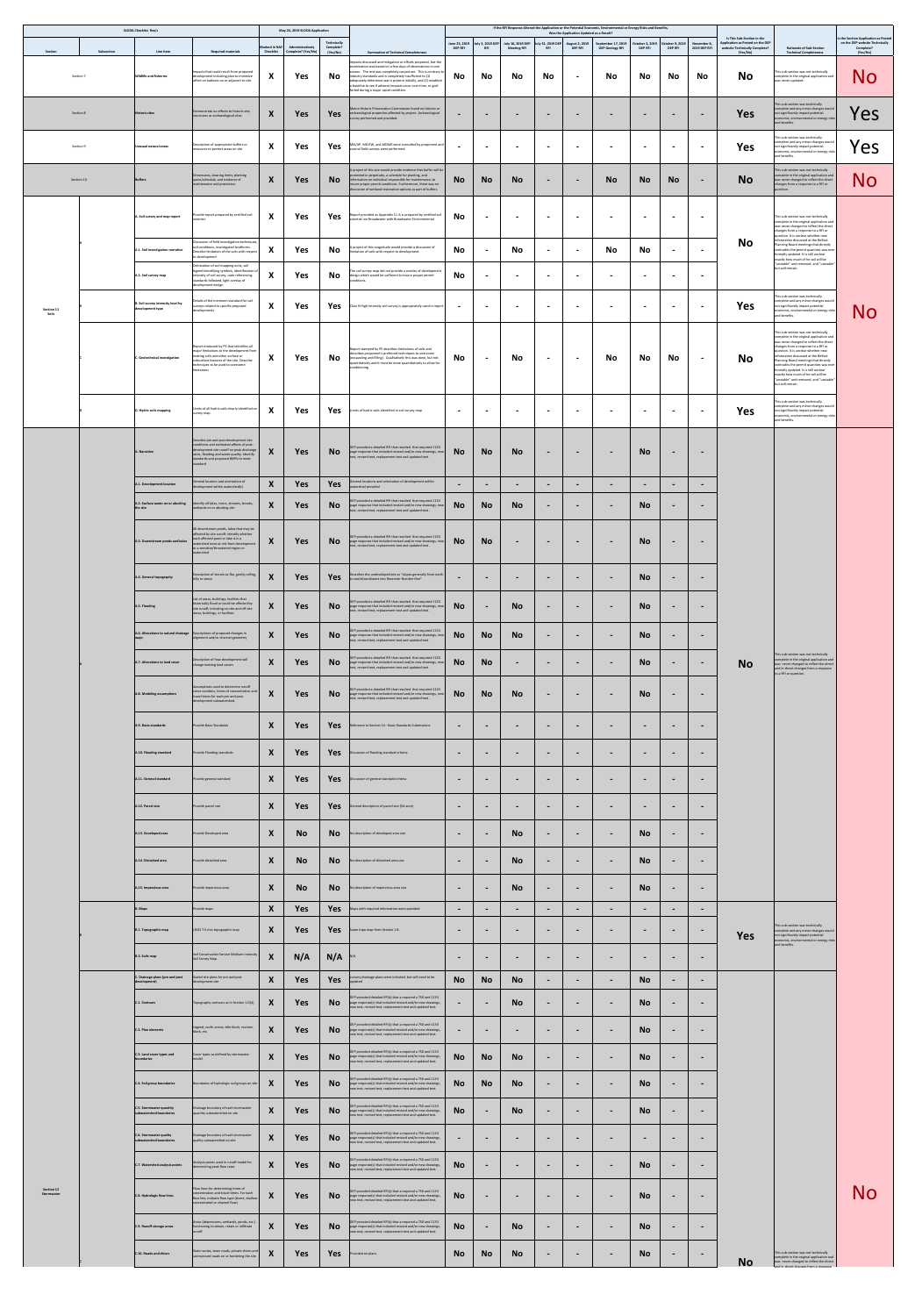|            |            | <b>SLODA Checklist Req's</b>                                                 |                                                                                                                                                                                                                                                                 |                                   | May 24, 2019 SLODA Application         |                                      |                                                                                                                                                                                                |                                 |                  |                                                           |                          | Was the Application Updated as a Result? | If the RFI Response Altered the Application or the Potential Economic, Environmental or Energy Risks and Benefits, |                                                       |                |                                    | Is This Sub-Section in the                                                    |                                                                                                                                                                                               | Is the Section Application as Posted                    |
|------------|------------|------------------------------------------------------------------------------|-----------------------------------------------------------------------------------------------------------------------------------------------------------------------------------------------------------------------------------------------------------------|-----------------------------------|----------------------------------------|--------------------------------------|------------------------------------------------------------------------------------------------------------------------------------------------------------------------------------------------|---------------------------------|------------------|-----------------------------------------------------------|--------------------------|------------------------------------------|--------------------------------------------------------------------------------------------------------------------|-------------------------------------------------------|----------------|------------------------------------|-------------------------------------------------------------------------------|-----------------------------------------------------------------------------------------------------------------------------------------------------------------------------------------------|---------------------------------------------------------|
| Section    | Subsection | Line Item                                                                    | <b>Required materials</b>                                                                                                                                                                                                                                       | Marked in NAF<br><b>Checklist</b> | Administratively<br>Complete? (Yes/No) | Technically<br>Complete?<br>(Yes/No) | <b>Summation of Technical Completeness</b>                                                                                                                                                     | June 25, 2019<br><b>DEP RFI</b> | July 3, 2019 DEP | July 18, 2019 DEP July 31, 2019 DEP<br><b>Meeting RFI</b> | <b>RFI</b>               | <b>August 2, 2019</b><br><b>DEP RFI</b>  | September 17, 2019<br><b>DEP Geology RFI</b>                                                                       | October 3, 2019   October 9, 2019  <br><b>DEP RFI</b> | <b>DEP RFI</b> | November 8,<br><b>2019 DEP RFI</b> | Application as Posted on the DEP<br>website Technically Complete?<br>(Yes/No) | <b>Rationale of Sub-Section</b><br>Technical Completeness<br>ru rogponat                                                                                                                      | on the DEP website Technically<br>Complete?<br>(Yes/No) |
|            |            | C.11. Facilities                                                             | Buildings, parking lots and facilities                                                                                                                                                                                                                          | $\boldsymbol{\Lambda}$            | Yes                                    | <b>No</b>                            | DEP provided detailed RFI that a required a 750 and 1133 page<br>esponse(s) that included revised and/or new drawings, new<br>text, revised text, replacement text and updated text.           | <b>No</b>                       | $\blacksquare$   | $\blacksquare$                                            | $\blacksquare$           |                                          | $\blacksquare$                                                                                                     | <b>No</b>                                             | $\blacksquare$ | $\blacksquare$                     |                                                                               | to a RFI or question.                                                                                                                                                                         |                                                         |
|            |            | C.12. Drainage systems                                                       | Culverts, catch basins, storm sewers and<br>outfalls                                                                                                                                                                                                            | $\boldsymbol{\Lambda}$            | <b>Yes</b>                             | No l                                 | DEP provided a detailed RFI that resulted that required 1133<br>bage response that included revised and/or new drawings, new $\vert$<br>text, revised text, replacement text and updated text. | <b>No</b>                       | $\blacksquare$   | <b>No</b>                                                 | $\sim$                   | $\sim$                                   | $\blacksquare$                                                                                                     | <b>No</b>                                             | $\blacksquare$ | $\blacksquare$                     |                                                                               |                                                                                                                                                                                               |                                                         |
|            |            | C.13. Natural and man-made<br>drainage ways                                  | Streams, brooks, swales, road ditches or<br>other open drainage channels                                                                                                                                                                                        | $\mathbf{\Lambda}$                | <b>Yes</b>                             | No l                                 | DEP provided a detailed RFI that resulted that required 1133<br>bage response that included revised and/or new drawings, new $\vert$<br>text, revised text, replacement text and updated text. | <b>No</b>                       | <b>No</b>        | <b>No</b>                                                 | $\blacksquare$           |                                          | $\blacksquare$                                                                                                     | <b>No</b>                                             | $\sim$         | $\sim$                             |                                                                               |                                                                                                                                                                                               |                                                         |
|            |            | C.14. Wetlands                                                               | All on-site wetlands                                                                                                                                                                                                                                            | $\mathbf{\Lambda}$                | <b>Yes</b>                             | <b>No</b>                            | DEP provided a detailed RFI that resulted that required 1133<br>page response that included revised and/or new drawings, new  <br>text, revised text, replacement text and updated text.       | <b>No</b>                       | <b>No</b>        | <b>No</b>                                                 | $\sim$                   |                                          | $\blacksquare$                                                                                                     | $\blacksquare$                                        | $\blacksquare$ | $\sim$                             |                                                                               |                                                                                                                                                                                               |                                                         |
|            |            | C.15. Flooded areas                                                          | All areas currently flooded due to runoff<br>from 2-year, 10-year, and 25-year 24-hour                                                                                                                                                                          | $\mathbf{A}$                      | <b>Yes</b>                             | <b>No</b>                            | DEP provided a detailed RFI that resulted that required 1133<br>page response that included revised and/or new drawings, new<br>text, revised text, replacement text and updated text.         | <b>No</b>                       | <b>No</b>        | <b>No</b>                                                 | $\sim$                   | $\blacksquare$                           | $\blacksquare$                                                                                                     | $\blacksquare$                                        | $\sim$         | $\sim$                             |                                                                               |                                                                                                                                                                                               |                                                         |
|            |            | C.16. Benchmark                                                              | Location of at least one permanent<br>elevation benchmark on site                                                                                                                                                                                               | $\mathbf{\Lambda}$                | <b>Yes</b>                             | Yes                                  | Provided on plans                                                                                                                                                                              | $\blacksquare$                  | $\qquad \qquad$  | $\blacksquare$                                            | $\blacksquare$           | $\blacksquare$                           | $\blacksquare$                                                                                                     | $\blacksquare$                                        | $\blacksquare$ | $\sim$                             |                                                                               |                                                                                                                                                                                               |                                                         |
|            |            | C.17. Stormwater detention,<br>retention and infiltration facilities         | Location of each facility and the drainage<br>boundary for the area draining to each                                                                                                                                                                            | X                                 | <b>Yes</b>                             | No l                                 | DEP provided a detailed RFI that resulted that required 1133<br>page response that included revised and/or new drawings, new<br>text, revised text, replacement text and updated text.         | <b>No</b>                       | No l             | No.                                                       | $\blacksquare$           |                                          | $\qquad \qquad$                                                                                                    | <b>No</b>                                             | $\blacksquare$ | $\blacksquare$                     |                                                                               |                                                                                                                                                                                               |                                                         |
|            |            | C.18. Stormwater treatment<br>facilities                                     | Location of each treatment measure and<br>the drainage boundary for the area<br>draining to each measure                                                                                                                                                        | $\mathbf{A}$                      | <b>Yes</b>                             | No                                   | DEP provided a detailed RFI that resulted that required 1133<br>page response that included revised and/or new drawings, new<br>text, revised text, replacement text and updated text.         | <b>No</b>                       | $\sim$           | <b>No</b>                                                 | $\sim$                   | $\blacksquare$                           | $\sim$                                                                                                             | <b>No</b>                                             | $\blacksquare$ | $\blacksquare$                     |                                                                               |                                                                                                                                                                                               |                                                         |
|            |            | C.19. Drainage easements                                                     | Boundaries of any on-site and off-site<br>drainage easements that are designated as<br>part of the stormwater management                                                                                                                                        | $\mathbf{\Lambda}$                | <b>Yes</b>                             | Yes                                  | Provided on plans                                                                                                                                                                              | $\overline{\phantom{a}}$        | No l             | <b>No</b>                                                 | $\overline{\phantom{0}}$ | $\blacksquare$                           | $\blacksquare$                                                                                                     | $\blacksquare$                                        | $\blacksquare$ | $\blacksquare$                     |                                                                               |                                                                                                                                                                                               |                                                         |
|            |            | C.20. Identify reaches, ponds,<br>subwatersheds matching<br>stormwater model | Identify reaches, ponds, subwatersheds as<br>used in model                                                                                                                                                                                                      | $\mathbf{\Lambda}$                | Yes                                    | No l                                 | DEP provided a detailed RFI that resulted that required 1133<br>page response that included revised and/or new drawings, new<br>text, revised text, replacement text and updated text.         | No                              | <b>No</b>        | $\blacksquare$                                            | $\overline{\phantom{a}}$ | $\blacksquare$                           | $\blacksquare$                                                                                                     | <b>No</b>                                             | $\sim$         | $\sim$                             |                                                                               |                                                                                                                                                                                               |                                                         |
|            |            | C.21. Buffers                                                                | Identify buffers                                                                                                                                                                                                                                                | $\boldsymbol{X}$                  | <b>Yes</b>                             | Yes                                  | Buffers identified on drainage plans and likely not changed<br>from RFIs                                                                                                                       | $\blacksquare$                  | No l             | $\blacksquare$                                            | $\blacksquare$           |                                          | $\blacksquare$                                                                                                     | $\blacksquare$                                        | $\blacksquare$ | $\sim$                             |                                                                               |                                                                                                                                                                                               |                                                         |
|            |            | D. Runoff analysis (pre and post<br>development)                             | Pre and post development stormwater<br>analyses of the site, in accordance with<br>acceptable engineering practice                                                                                                                                              | X                                 | <b>Yes</b>                             | No l                                 | DEP provided a detailed RFI that resulted that required 1133<br>page response that included revised and/or new drawings, new<br>text, revised text, replacement text and updated text.         | <b>No</b>                       | <b>No</b>        | <b>No</b>                                                 | $\sim$                   | $\sim$                                   | $\qquad \qquad$                                                                                                    | <b>No</b>                                             | $\blacksquare$ | $\sim$                             |                                                                               |                                                                                                                                                                                               |                                                         |
|            |            | D.1. Curve number computations                                               | Computations for determining the curve<br>number for each pre and post development<br>subwatershed                                                                                                                                                              | $\mathbf{\Lambda}$                | Yes                                    | No l                                 | DEP provided a detailed RFI that resulted that required 1133<br>page response that included revised and/or new drawings, new<br>text, revised text, replacement text and updated text.         | No.                             | $\blacksquare$   | $\blacksquare$                                            | $\overline{\phantom{0}}$ | $\blacksquare$                           | $\blacksquare$                                                                                                     | $\blacksquare$                                        | $\blacksquare$ | $\blacksquare$                     |                                                                               |                                                                                                                                                                                               |                                                         |
|            |            | D.2. Time of concentration<br>calculations                                   | Calculations for determining the time of<br>concentration for each pre and post<br>subwatershed                                                                                                                                                                 | $\mathbf{A}$                      | Yes                                    | No l                                 | DEP provided a detailed RFI that resulted that required 1133<br>bage response that included revised and/or new drawings, new<br>text, revised text, replacement text and updated text.         | No.                             | $\sim$           | $\blacksquare$                                            | $\blacksquare$           | $\blacksquare$                           | $\blacksquare$                                                                                                     | <b>No</b>                                             | $\blacksquare$ | $\blacksquare$                     |                                                                               |                                                                                                                                                                                               |                                                         |
|            |            | D.3. Travel time calculations                                                | Calculations used to determine the travel<br>time through each pre and post<br>development subwatershed or identified                                                                                                                                           | $\boldsymbol{X}$                  | <b>Yes</b>                             | No l                                 | DEP provided a detailed RFI that resulted that required 1133<br>page response that included revised and/or new drawings, new<br>text, revised text, replacement text and updated text.         | <b>No</b>                       | $\blacksquare$   | $\blacksquare$                                            | $\blacksquare$           |                                          | $\blacksquare$                                                                                                     | <b>No</b>                                             | $\blacksquare$ | $\mathbf{r}$                       | <b>No</b>                                                                     | This sub-section was not technically<br>complete in the original application and<br>was never changed to reflect the direct<br>and in-direct changes from a response<br>to a RFI or question. |                                                         |
|            |            | D.4. Peak discharge calculations                                             | Calculations used to determine the peak<br>discharge for each pre and post<br>development subwatershed, reach and                                                                                                                                               | $\mathbf{X}$                      | Yes                                    | <b>No</b>                            | DEP provided a detailed RFI that resulted that required 1133<br>page response that included revised and/or new drawings, new                                                                   | <b>No</b>                       | $\blacksquare$   | $\sim$                                                    | $\sim$                   | $\sim$                                   | $\sim$                                                                                                             | <b>No</b>                                             | $\sim$         | $\sim$                             |                                                                               |                                                                                                                                                                                               |                                                         |
|            |            |                                                                              | watershed reservoir for 24-hour storms of<br>2, 10, and 25 year frequencies<br>Provide calculations used to route                                                                                                                                               |                                   |                                        |                                      | text, revised text, replacement text and updated text.<br>DEP provided a detailed RFI that resulted that required 1133                                                                         |                                 |                  |                                                           |                          |                                          |                                                                                                                    |                                                       |                |                                    |                                                                               |                                                                                                                                                                                               |                                                         |
|            |            | D.5. Reservoir routing calculations                                          | stormwater through any ponds, basins or<br>other areas which store and release runoff                                                                                                                                                                           | X                                 | Yes                                    | No l                                 | page response that included revised and/or new drawings, new<br>text, revised text, replacement text and updated text.                                                                         | $\blacksquare$                  | $\blacksquare$   | <b>No</b>                                                 | $\blacksquare$           | $\blacksquare$                           | $\sim$                                                                                                             | <b>No</b>                                             | $\blacksquare$ | $\sim$                             |                                                                               |                                                                                                                                                                                               |                                                         |
|            |            |                                                                              | Provide a stormwater quantity<br>management plan for the site, including<br>detention, retention or infiltration of<br>stormwater from 24-hour storms of 2, 10,                                                                                                 |                                   |                                        |                                      |                                                                                                                                                                                                |                                 |                  |                                                           |                          |                                          |                                                                                                                    |                                                       |                |                                    |                                                                               | This sub-section was not technically                                                                                                                                                          |                                                         |
|            |            | E. Flooding standard                                                         | and 25-year frequencies such that the peak<br>flow of the stormwater from the developed<br>site does not exceed the peak flow of<br>stormwater from the site prior to<br>construction of the project. The project also<br>may not increase the peak flow of any | $\mathbf{A}$                      | Yes                                    | No l                                 | DEP provided a detailed RFI that resulted that required 1133<br>page response that included revised and/or new drawings, new<br>text, revised text, replacement text and updated text.         | No                              | $\blacksquare$   | $\blacksquare$                                            | $\blacksquare$           | $\blacksquare$                           | $\blacksquare$                                                                                                     | <b>No</b>                                             | $\blacksquare$ | $\sim$                             | <b>No</b>                                                                     | complete in the original application and<br>was never changed to reflect the direct<br>changes from a response to a RFI or<br>question.                                                       |                                                         |
|            |            |                                                                              | receiving waters as a result of runoff from<br>the site for the same storms.                                                                                                                                                                                    |                                   |                                        |                                      |                                                                                                                                                                                                |                                 |                  |                                                           |                          |                                          |                                                                                                                    |                                                       |                |                                    |                                                                               |                                                                                                                                                                                               |                                                         |
|            |            |                                                                              | Provide a stormwater quality treatment                                                                                                                                                                                                                          |                                   |                                        |                                      |                                                                                                                                                                                                |                                 |                  |                                                           |                          |                                          |                                                                                                                    |                                                       |                |                                    |                                                                               |                                                                                                                                                                                               |                                                         |
|            |            | F. Stormwater quality treatment<br>plan peak discharge calculations          | plan for the site. The stormwater runoff<br>calculations for measures designed to meet<br>general<br>standards must be in accordance with<br>acceptable engineering practice, including                                                                         | $\boldsymbol{\Lambda}$            | <b>Yes</b>                             | No l                                 | DEP provided a detailed RFI that resulted that required 1133<br>page response that included revised and/or new drawings, new<br>text, revised text, replacement text and updated text.         | <b>No</b>                       | $\sim$           | <b>No</b>                                                 | $\blacksquare$           | $\blacksquare$                           | $\blacksquare$                                                                                                     | <b>No</b>                                             | $\sim$         | $\sim$                             | <b>No</b>                                                                     | This sub-section was not technically<br>complete in the original application and<br>was never updated.                                                                                        |                                                         |
|            |            |                                                                              | water volume, buffer sizing. Include a<br>summary of the calculations in a<br>spreadsheet                                                                                                                                                                       |                                   |                                        |                                      |                                                                                                                                                                                                |                                 |                  |                                                           |                          |                                          |                                                                                                                    |                                                       |                |                                    |                                                                               |                                                                                                                                                                                               |                                                         |
|            |            |                                                                              | Identify person responsible for<br>implementing plan, specify transfer<br>mechanism, describe facilities to be<br>maintained, establish inspection and                                                                                                          |                                   |                                        |                                      | DEP provided a detailed RFI that resulted that required 1133                                                                                                                                   |                                 |                  |                                                           |                          |                                          |                                                                                                                    |                                                       |                |                                    |                                                                               | This sub-section was not technically                                                                                                                                                          |                                                         |
|            |            | G. Maintenance of common facilitie<br>of property                            | maintenance tasks, identify any deed<br>covenants, restrictions, or easements on<br>the site, provide maintenance log, and<br>supply a copy of any contracts with third<br>parties.                                                                             | $\mathbf{\Lambda}$                | <b>Yes</b>                             | No l                                 | age response that included revised and/or new drawings, new<br>text, revised text, replacement text and updated text.                                                                          | <b>No</b>                       | $\blacksquare$   | $\blacksquare$                                            | $\sim$                   | $\sim$                                   | $\sim$                                                                                                             | $\blacksquare$                                        | $\sim$         | $\sim$                             | <b>No</b>                                                                     | complete in the original application and<br>was never updated.                                                                                                                                |                                                         |
| Section 13 |            | Section 13 - Urban Impaired Stream<br><b>Submissions</b>                     |                                                                                                                                                                                                                                                                 | N/A                               | N/A                                    | N/A                                  | Agreed that no urban impaired streams affected                                                                                                                                                 | $\blacksquare$                  | $\blacksquare$   | $\blacksquare$                                            | $\blacksquare$           |                                          | $\blacksquare$                                                                                                     | $\blacksquare$                                        | $\blacksquare$ | $\mathbf{r}$                       | Yes                                                                           | This sub-section was technically<br>complete and any minor changes would<br>not significantly impact potential                                                                                | .es                                                     |
|            |            |                                                                              | Describe site's erosion potential and                                                                                                                                                                                                                           |                                   |                                        |                                      |                                                                                                                                                                                                |                                 |                  |                                                           |                          |                                          |                                                                                                                    |                                                       |                |                                    |                                                                               | economic, environmental or energy risks<br>and benefits.                                                                                                                                      |                                                         |
|            |            | A. Narrative                                                                 | control measures during construction and<br>after completion. Describe temporary and<br>permanent erosion control methods to be<br>employed                                                                                                                     | $\mathbf{X}$                      | <b>Yes</b>                             | Yes                                  | Provided in Soil Erosion and Sedimentation Control Appendix<br>$14-A$                                                                                                                          | <b>No</b>                       | $\sim$           | <b>No</b>                                                 | $\sim$                   | $\blacksquare$                           | $\blacksquare$                                                                                                     | <b>No</b>                                             | $\blacksquare$ | $\sim$                             |                                                                               |                                                                                                                                                                                               |                                                         |
|            |            | A.1. Soil types                                                              | Provide soil types                                                                                                                                                                                                                                              | $\boldsymbol{\Lambda}$            | <b>Yes</b>                             | No l                                 | Since submission of the permit application the applicant has<br>identified significantly more unstable soil and the soil was not<br>included in the original application.                      | <b>No</b>                       | $\blacksquare$   | <b>No</b>                                                 | $\sim$                   | $\blacksquare$                           | $\sim$                                                                                                             | $\blacksquare$                                        | $\blacksquare$ | $\blacksquare$                     |                                                                               |                                                                                                                                                                                               |                                                         |
|            |            | A.2. Existing erosion problems                                               | Identify existing erosion problems                                                                                                                                                                                                                              | $\boldsymbol{\Lambda}$            | <b>Yes</b>                             | Yes                                  | Appendix 14-A states no significant existing erosion problems<br>have been identified at site                                                                                                  | $\blacksquare$                  | $\blacksquare$   | $\blacksquare$                                            | $\blacksquare$           |                                          | $\blacksquare$                                                                                                     | <b>No</b>                                             | $\blacksquare$ | $\sim$                             |                                                                               | This sub-section was not technically<br>complete in the original application and                                                                                                              |                                                         |
|            |            | A.3. Critical areas                                                          | Identify critical areas                                                                                                                                                                                                                                         | $\boldsymbol{X}$                  | <b>Yes</b>                             | No l                                 | Not provided in narrative.                                                                                                                                                                     | $\blacksquare$                  | $\blacksquare$   | $\sim$                                                    | $\blacksquare$           | $\blacksquare$                           | $\blacksquare$                                                                                                     | <b>No</b>                                             | <b>No</b>      | $\sim$                             | <b>No</b>                                                                     | was never changed to reflect the direct<br>changes from a response to a RFI or<br>question.                                                                                                   |                                                         |
|            |            | A.4. Protected natural resources                                             | Identify protected natural resources                                                                                                                                                                                                                            | X                                 | <b>Yes</b>                             | No l                                 | Not provided in narrative.                                                                                                                                                                     | $\blacksquare$                  | $\blacksquare$   | $\overline{\phantom{a}}$                                  | $\sim$                   | $\blacksquare$                           | $\qquad \qquad$                                                                                                    | <b>No</b>                                             | <b>No</b>      | $\sim$                             |                                                                               |                                                                                                                                                                                               |                                                         |
|            |            | A.5. Erosion control measures                                                | Identify erosion control measure summary                                                                                                                                                                                                                        |                                   | No l                                   | No l                                 | Not provided in narrative.                                                                                                                                                                     | $\blacksquare$                  | $\blacksquare$   | <b>No</b>                                                 | $\sim$                   | $\blacksquare$                           | $\blacksquare$                                                                                                     | <b>No</b>                                             | <b>No</b>      | $\blacksquare$                     |                                                                               |                                                                                                                                                                                               |                                                         |
|            |            | A.6. Site stabilization                                                      | Provide site stabilization summary                                                                                                                                                                                                                              | $\mathbf{\Lambda}$                | No l                                   | No l                                 | Not provided in narrative.                                                                                                                                                                     | $\blacksquare$                  | $\blacksquare$   | <b>No</b>                                                 | $\sim$                   | $\blacksquare$                           | $\blacksquare$                                                                                                     | <b>No</b>                                             | <b>No</b>      | $\sim$                             |                                                                               |                                                                                                                                                                                               |                                                         |
|            |            | <b>B. Implementation schedule</b>                                            | Expected date by which final stabilization of<br>site will be complete                                                                                                                                                                                          | $\mathbf{\Lambda}$                | Yes                                    | Yes                                  | The implementation schedule was provided but was never<br>updated as a result of response to RFIs.                                                                                             | $\blacksquare$                  | $\sim$           | <b>No</b>                                                 | $\blacksquare$           | $\blacksquare$                           | $\blacksquare$                                                                                                     | <b>No</b>                                             | $\blacksquare$ | $\sim$                             | <b>No</b>                                                                     | This sub-section was not technically<br>complete in the original application and<br>was never updated.                                                                                        |                                                         |
|            |            |                                                                              | Show locations of all roads, lot boundaries,<br>buildings, parking lots, material stockpiles,<br>existing and proposed culverts, drainage                                                                                                                       |                                   |                                        |                                      | DEP provided a detailed RFI that resulted in response to RFIs                                                                                                                                  |                                 |                  |                                                           |                          |                                          |                                                                                                                    |                                                       |                |                                    |                                                                               |                                                                                                                                                                                               |                                                         |
|            |            | C. Erosion and sediment control plan                                         | channels, catch basins, subsurface drainage<br>pipe and storm drain outfalls. Locations of<br>all temporary and permanent erosion<br>controls to be installed on site. Limits of<br>areas disturbed by construction.                                            | $\boldsymbol{\Lambda}$            | Yes                                    | <b>No</b>                            | dated 6/25/19, 7/18/2019, 10/3/2019, 10/9/2019 which<br>provided multiple changes compared to the information<br>provide in the original equipment.                                            | <b>No</b>                       | $\sim$           | <b>No</b>                                                 | $\sim$                   | $\sim$                                   | $\sim$                                                                                                             | <b>No</b>                                             | <b>No</b>      | $\sim$                             |                                                                               |                                                                                                                                                                                               |                                                         |
|            |            | C.1. Pre-development and post                                                | Include pre-development and post                                                                                                                                                                                                                                | $\mathbf{A}$                      | <b>Yes</b>                             | <b>Yes</b>                           | Contours provided                                                                                                                                                                              | $\blacksquare$                  | $\blacksquare$   | No                                                        | $\sim$                   | $\blacksquare$                           | $\blacksquare$                                                                                                     | <b>No</b>                                             | $\sim$         | $\blacksquare$                     |                                                                               |                                                                                                                                                                                               |                                                         |
|            |            | development contours<br>C.2. Plan scale and elements                         | development contours<br>Include plan scale and elements                                                                                                                                                                                                         | $\mathbf{\Lambda}$                | <b>Yes</b>                             | <b>No</b>                            | For a project of this magnitude the scales that were provide<br>lacked a legend which makes it challenging to interpret the                                                                    | $\blacksquare$                  | $\blacksquare$   | $\blacksquare$                                            | $\blacksquare$           |                                          | $\blacksquare$                                                                                                     | $\sim$                                                | $\blacksquare$ | $\sim$                             |                                                                               |                                                                                                                                                                                               |                                                         |
|            |            | C.3. Land cover types and<br>boundaries                                      | Identify land cover types and boundaries                                                                                                                                                                                                                        | $\mathbf{\Lambda}$                | <b>Yes</b>                             | Yes                                  | provided plans.<br>Provided on a macro-level, but not on a micro-level. And not<br>sufficient for a project of this size, magnitude, and complexity                                            | <b>No</b>                       | $\blacksquare$   | $\sim$                                                    | $\blacksquare$           | $\blacksquare$                           | $\blacksquare$                                                                                                     | <b>No</b>                                             | $\sim$         | $\overline{\phantom{a}}$           |                                                                               |                                                                                                                                                                                               |                                                         |
|            |            | C.4. Existing erosion problems                                               | Identify existing erosion problems                                                                                                                                                                                                                              | X                                 | <b>Yes</b>                             | Yes                                  | N/A - No existing erosion problems identified on site                                                                                                                                          | $\blacksquare$                  | $\blacksquare$   | $\sim$                                                    | $\overline{\phantom{a}}$ | $\blacksquare$                           | $\blacksquare$                                                                                                     | $\blacksquare$                                        | $\blacksquare$ | $\blacksquare$                     |                                                                               | This sub-section was not technically<br>complete in the original application and                                                                                                              |                                                         |
|            |            | C.5. Critical areas                                                          | Identify critical areas                                                                                                                                                                                                                                         | X                                 | <b>Yes</b>                             | Yes                                  | Critical areas identified                                                                                                                                                                      | $\blacksquare$                  | $\blacksquare$   | $\blacksquare$                                            | $\sim$                   | $\blacksquare$                           | $\blacksquare$                                                                                                     | $\blacksquare$                                        | $\sim$         | $\sim$                             | <b>No</b>                                                                     | was never changed to reflect the direct<br>and in-direct changes from a response<br>to a RFI or question.                                                                                     |                                                         |
|            |            |                                                                              |                                                                                                                                                                                                                                                                 |                                   |                                        |                                      |                                                                                                                                                                                                |                                 |                  |                                                           |                          |                                          |                                                                                                                    |                                                       |                |                                    |                                                                               |                                                                                                                                                                                               |                                                         |
|            |            | C.6. Protected natural resources                                             | Identify protected natural resources                                                                                                                                                                                                                            |                                   | <b>Yes</b>                             | Yes                                  | Protected natural resources identified                                                                                                                                                         | $\blacksquare$                  | $\blacksquare$   |                                                           | $\blacksquare$           |                                          |                                                                                                                    |                                                       | <b>No</b>      | $\blacksquare$                     |                                                                               |                                                                                                                                                                                               |                                                         |

|                          | .                             | $\overline{\phantom{a}}$               | $\overline{\phantom{a}}$ | - I CJ    |                                                                                                                                   |     |           |  |           | - I T V |  |
|--------------------------|-------------------------------|----------------------------------------|--------------------------|-----------|-----------------------------------------------------------------------------------------------------------------------------------|-----|-----------|--|-----------|---------|--|
| C.7. Locations (general) | Identify locations of erosion | $\mathbf{v}$<br>$\boldsymbol{\Lambda}$ | Yes                      | <b>No</b> | For a project of this magnitude the location of the stockpiles<br>I have also been provided to insure proper permit<br>conditions | . . | <b>No</b> |  | <b>No</b> |         |  |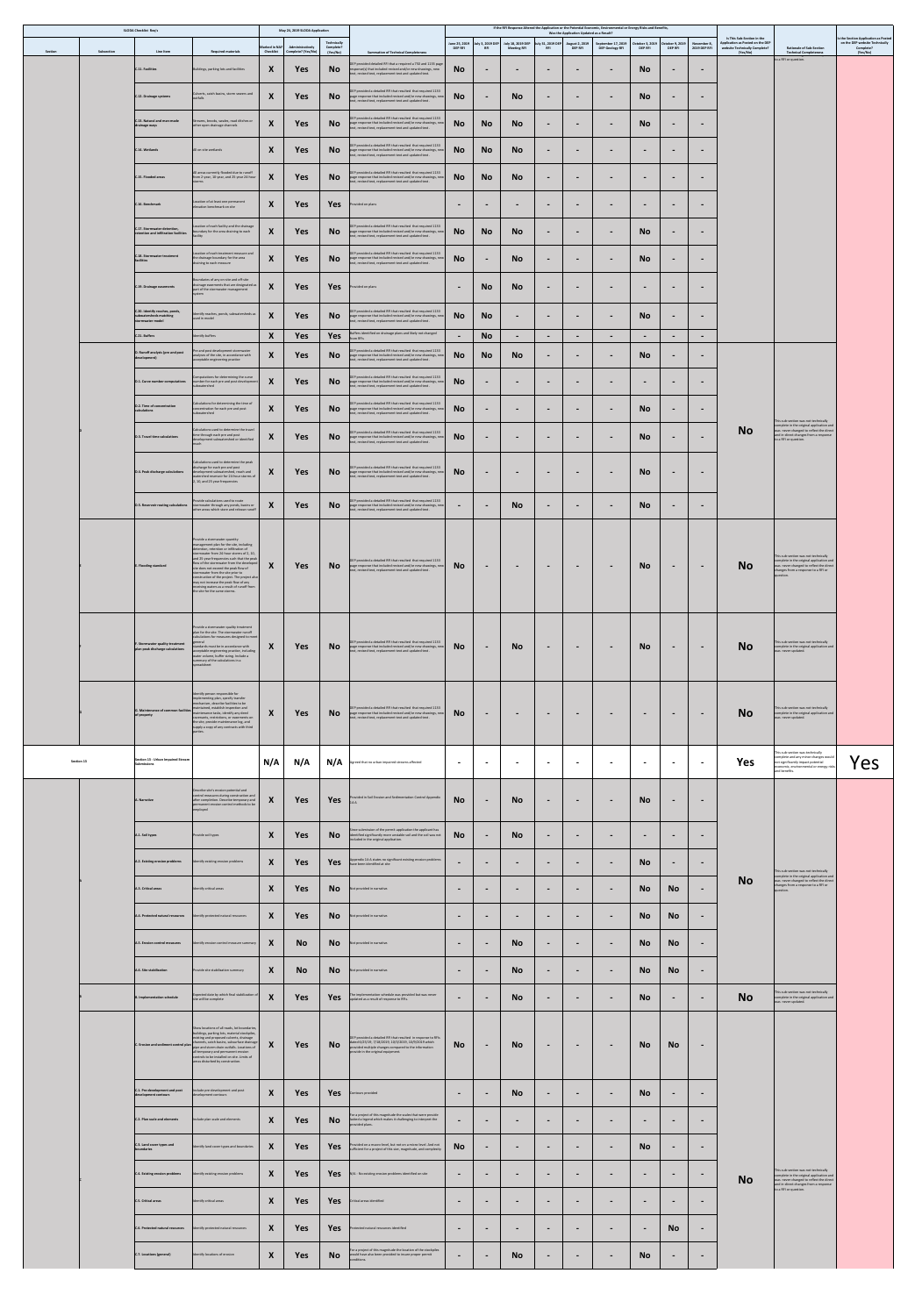|                                      |            | <b>SLODA Checklist Req's</b>                               |                                                                                                                                                                                                                                                                                                                                                                                                                                                                                                                                                                                                                                                                                                                   |                                                       | May 24, 2019 SLODA Application         | Technically                         |                                                                                                                                                                                                                                                                                                                                                                                                                                                                                                                                                                                                                                                                                                                                                                               | June 25, 2019               | July 3, 2019 DEP | July 18, 2019 DEP               | July 31, 2019 DEP                                           | Was the Application Updated as a Result?<br><b>August 2, 2019</b> | If the RFI Response Altered the Application or the Potential Economic, Environmental or Energy Risks and Benefits,<br>September 17, 2019 | October 3, 2019   October 9, 2019 |                             | November 8,                                             | Is This Sub-Section in the<br>Application as Posted on the DEP |                                                                                                                                                                                 | Is the Section Application as Posted<br>on the DEP website Technically |
|--------------------------------------|------------|------------------------------------------------------------|-------------------------------------------------------------------------------------------------------------------------------------------------------------------------------------------------------------------------------------------------------------------------------------------------------------------------------------------------------------------------------------------------------------------------------------------------------------------------------------------------------------------------------------------------------------------------------------------------------------------------------------------------------------------------------------------------------------------|-------------------------------------------------------|----------------------------------------|-------------------------------------|-------------------------------------------------------------------------------------------------------------------------------------------------------------------------------------------------------------------------------------------------------------------------------------------------------------------------------------------------------------------------------------------------------------------------------------------------------------------------------------------------------------------------------------------------------------------------------------------------------------------------------------------------------------------------------------------------------------------------------------------------------------------------------|-----------------------------|------------------|---------------------------------|-------------------------------------------------------------|-------------------------------------------------------------------|------------------------------------------------------------------------------------------------------------------------------------------|-----------------------------------|-----------------------------|---------------------------------------------------------|----------------------------------------------------------------|---------------------------------------------------------------------------------------------------------------------------------------------------------------------------------|------------------------------------------------------------------------|
| Section                              | Subsection | Line Item<br>C.8. Locations of controls                    | <b>Required materials</b><br>Identify locations of controls                                                                                                                                                                                                                                                                                                                                                                                                                                                                                                                                                                                                                                                       | Marked in NAF<br><b>Checklist</b><br>$\boldsymbol{X}$ | Administratively<br>Complete? (Yes/No) | Complete?<br>(Yes/No)<br><b>Yes</b> | <b>Summation of Technical Completeness</b><br>Locations of control identified                                                                                                                                                                                                                                                                                                                                                                                                                                                                                                                                                                                                                                                                                                 | <b>DEP RFI</b><br><b>No</b> |                  | <b>Meeting RFI</b><br><b>No</b> |                                                             | <b>DEP RFI</b>                                                    | <b>DEP Geology RFI</b>                                                                                                                   | <b>DEP RFI</b><br><b>No</b>       | <b>DEP RFI</b><br><b>No</b> | 2019 DEP RFI                                            | website Technically Complete?<br>(Yes/No)                      | <b>Rationale of Sub-Section</b><br><b>Technical Completeness</b>                                                                                                                | Complete?<br>(Yes/No)                                                  |
|                                      |            |                                                            |                                                                                                                                                                                                                                                                                                                                                                                                                                                                                                                                                                                                                                                                                                                   |                                                       | Yes                                    |                                     |                                                                                                                                                                                                                                                                                                                                                                                                                                                                                                                                                                                                                                                                                                                                                                               |                             |                  |                                 | $\blacksquare$                                              | $\blacksquare$                                                    | $\qquad \qquad$                                                                                                                          |                                   |                             | $\blacksquare$                                          |                                                                |                                                                                                                                                                                 |                                                                        |
| Section 14<br><b>Basic Standards</b> |            | C.9. Disturbed areas                                       | Identify areas to be disturbed                                                                                                                                                                                                                                                                                                                                                                                                                                                                                                                                                                                                                                                                                    | $\mathbf{v}$<br>$\boldsymbol{\Lambda}$                | <b>Yes</b>                             | Yes                                 | Disturbed areas identified.                                                                                                                                                                                                                                                                                                                                                                                                                                                                                                                                                                                                                                                                                                                                                   | $\blacksquare$              |                  | <b>No</b>                       | $\sim$                                                      | $\blacksquare$                                                    | $\blacksquare$                                                                                                                           | <b>No</b>                         | <b>No</b>                   | $\blacksquare$                                          |                                                                |                                                                                                                                                                                 | No                                                                     |
|                                      |            | C.10. Stabilized construction<br>entrance                  | Identify stabilized areas for construction<br>vehicles/staging                                                                                                                                                                                                                                                                                                                                                                                                                                                                                                                                                                                                                                                    | $\mathbf{M}$<br>$\Lambda$                             | <b>Yes</b>                             | Yes                                 | Discussed and indicated on plans.                                                                                                                                                                                                                                                                                                                                                                                                                                                                                                                                                                                                                                                                                                                                             | $\blacksquare$              |                  | <b>No</b>                       | $\blacksquare$                                              | $\blacksquare$                                                    | $\blacksquare$                                                                                                                           | $\sim$                            | <b>No</b>                   | $\blacksquare$                                          |                                                                |                                                                                                                                                                                 |                                                                        |
|                                      |            | D. Details and specifications<br>(temporary and permanent) | Provide design drawings and specifications<br>for erosion and sedimentation control<br>measures. Details and drawings must be<br>sufficiently detailed to allow a contractor<br>unfamiliar with the control to install and<br>maintain them.                                                                                                                                                                                                                                                                                                                                                                                                                                                                      | $\mathbf{v}$<br>$\mathbf{\Lambda}$                    | <b>Yes</b>                             | Yes                                 | Drawings and specs arguably detailed enough for contractor to<br>interpret and install/maintain.                                                                                                                                                                                                                                                                                                                                                                                                                                                                                                                                                                                                                                                                              | $\blacksquare$              | <b>No</b>        | <b>No</b>                       | $\sim$                                                      | $\sim$                                                            | $\blacksquare$                                                                                                                           | <b>No</b>                         | <b>No</b>                   | $\sim$                                                  | <b>No</b>                                                      | This sub-section was never changed to<br>reflect the direct changes from a<br>response to a RFI or question.                                                                    |                                                                        |
|                                      |            | <b>E. Design calculations</b>                              | Calculations for sizing, spacing or stabilizing<br>each erosion and sedimentation control<br>measure. Must include analyses for<br>determining peak runoff flow to a control,<br>its storage volume and its outlet design.                                                                                                                                                                                                                                                                                                                                                                                                                                                                                        | X                                                     | <b>Yes</b>                             | Yes                                 | A design calculations was provided in Control Plan Attachment                                                                                                                                                                                                                                                                                                                                                                                                                                                                                                                                                                                                                                                                                                                 | <b>No</b>                   | <b>No</b>        | <b>No</b>                       | $\sim$                                                      | $\blacksquare$                                                    | $\sim$                                                                                                                                   | <b>No</b>                         | $\sim$                      | $\sim$                                                  | <b>Yes</b>                                                     | This sub-section was technically<br>complete and any minor changes would<br>not significantly impact potential<br>economic, environmental or energy risks<br>and benefits.      |                                                                        |
|                                      |            | F. Stabilization plan                                      | Provide final stabilization plan including<br>dates, measures, and maintenance                                                                                                                                                                                                                                                                                                                                                                                                                                                                                                                                                                                                                                    | X                                                     | <b>Yes</b>                             | Yes                                 | Provided stabilization plan                                                                                                                                                                                                                                                                                                                                                                                                                                                                                                                                                                                                                                                                                                                                                   | <b>No</b>                   | <b>No</b>        | <b>No</b>                       | $\sim$                                                      | $\blacksquare$                                                    | $\blacksquare$                                                                                                                           | <b>No</b>                         |                             | $\blacksquare$                                          |                                                                |                                                                                                                                                                                 |                                                                        |
|                                      |            | F.1. Temporary seeding                                     | Identify areas of temporary seeding                                                                                                                                                                                                                                                                                                                                                                                                                                                                                                                                                                                                                                                                               | $\boldsymbol{\Lambda}$                                | <b>Yes</b>                             | <b>Yes</b>                          | Provided temporary seeding details                                                                                                                                                                                                                                                                                                                                                                                                                                                                                                                                                                                                                                                                                                                                            | $\blacksquare$              |                  | $\blacksquare$                  | $\blacksquare$                                              | $\blacksquare$                                                    | $\blacksquare$                                                                                                                           | $\blacksquare$                    | $\blacksquare$              | $\blacksquare$                                          |                                                                |                                                                                                                                                                                 |                                                                        |
|                                      |            |                                                            |                                                                                                                                                                                                                                                                                                                                                                                                                                                                                                                                                                                                                                                                                                                   |                                                       |                                        |                                     |                                                                                                                                                                                                                                                                                                                                                                                                                                                                                                                                                                                                                                                                                                                                                                               |                             |                  |                                 |                                                             |                                                                   |                                                                                                                                          |                                   |                             |                                                         |                                                                |                                                                                                                                                                                 |                                                                        |
|                                      |            | <b>F.2. Permanent seeding</b>                              | Identify areas of permanent seeding                                                                                                                                                                                                                                                                                                                                                                                                                                                                                                                                                                                                                                                                               | $\bm{X}$                                              | Yes                                    | Yes                                 | Provided permanent seeding details                                                                                                                                                                                                                                                                                                                                                                                                                                                                                                                                                                                                                                                                                                                                            | $\blacksquare$              |                  | $\blacksquare$                  | $\blacksquare$                                              | $\blacksquare$                                                    | $\blacksquare$                                                                                                                           | $\blacksquare$                    | $\blacksquare$              | $\blacksquare$                                          | <b>No</b>                                                      | This sub-section was technically<br>complete and never was updated.                                                                                                             |                                                                        |
|                                      |            | F.3. Sodding                                               | Identify areas of sodding                                                                                                                                                                                                                                                                                                                                                                                                                                                                                                                                                                                                                                                                                         | $\boldsymbol{X}$                                      | <b>Yes</b>                             | Yes                                 | Provided sodding details                                                                                                                                                                                                                                                                                                                                                                                                                                                                                                                                                                                                                                                                                                                                                      | $\blacksquare$              | $\blacksquare$   | $\blacksquare$                  | $\sim$                                                      | $\blacksquare$                                                    | $\blacksquare$                                                                                                                           | $\blacksquare$                    | $\blacksquare$              | $\sim$                                                  |                                                                |                                                                                                                                                                                 |                                                                        |
|                                      |            | F.4. Temporary mulching                                    | Identify areas of temporary mulching                                                                                                                                                                                                                                                                                                                                                                                                                                                                                                                                                                                                                                                                              | $\boldsymbol{\Lambda}$                                | Yes                                    | Yes                                 | Provided temporary mulching details                                                                                                                                                                                                                                                                                                                                                                                                                                                                                                                                                                                                                                                                                                                                           | $\blacksquare$              | $\blacksquare$   | $\blacksquare$                  | $\sim$                                                      | $\blacksquare$                                                    | $\sim$                                                                                                                                   | $\sim$                            | $\blacksquare$              | $\blacksquare$                                          |                                                                |                                                                                                                                                                                 |                                                                        |
|                                      |            | F.5. Permanent mulching                                    | Identify areas of permanent mulching                                                                                                                                                                                                                                                                                                                                                                                                                                                                                                                                                                                                                                                                              | $\boldsymbol{\Lambda}$                                | <b>Yes</b>                             | Yes                                 | Provided permanent mulching details                                                                                                                                                                                                                                                                                                                                                                                                                                                                                                                                                                                                                                                                                                                                           | $\blacksquare$              |                  | $\sim$                          | $\blacksquare$                                              | $\blacksquare$                                                    | $\sim$                                                                                                                                   | $\sim$                            |                             | $\blacksquare$                                          |                                                                |                                                                                                                                                                                 |                                                                        |
|                                      |            | G. Winter construction plan                                | Provide plan for limiting erosion impacts<br>during winter                                                                                                                                                                                                                                                                                                                                                                                                                                                                                                                                                                                                                                                        | $\boldsymbol{\mathcal{U}}$<br>$\Lambda$               | Yes                                    | Yes                                 | Provided plan for limiting erosion impacts during winter                                                                                                                                                                                                                                                                                                                                                                                                                                                                                                                                                                                                                                                                                                                      | $\blacksquare$              | $\blacksquare$   | $\blacksquare$                  | $\blacksquare$                                              | $\blacksquare$                                                    | $\sim$                                                                                                                                   | <b>No</b>                         | <b>No</b>                   | $\sim$                                                  |                                                                |                                                                                                                                                                                 |                                                                        |
|                                      |            | G.1. Dormant seeding                                       | Identify areas of dormant seeding                                                                                                                                                                                                                                                                                                                                                                                                                                                                                                                                                                                                                                                                                 | $\boldsymbol{\Lambda}$                                | <b>Yes</b>                             | <b>Yes</b>                          | Provided dormant seeding details                                                                                                                                                                                                                                                                                                                                                                                                                                                                                                                                                                                                                                                                                                                                              | $\blacksquare$              |                  | $\blacksquare$                  | $\blacksquare$                                              | $\mathbf{r}$                                                      | $\blacksquare$                                                                                                                           | $\blacksquare$                    | $\blacksquare$              | $\blacksquare$                                          | <b>Yes</b>                                                     | This sub-section was technically<br>complete and any minor changes would<br>not significantly impact potential                                                                  |                                                                        |
|                                      |            | G.2. Winter mulching                                       | Identify areas winter mulching                                                                                                                                                                                                                                                                                                                                                                                                                                                                                                                                                                                                                                                                                    | X                                                     | Yes                                    | Yes                                 | Provided winter mulching details                                                                                                                                                                                                                                                                                                                                                                                                                                                                                                                                                                                                                                                                                                                                              | $\blacksquare$              | $\blacksquare$   | $\blacksquare$                  | $\sim$                                                      | $\sim$                                                            | $\sim$                                                                                                                                   | $\blacksquare$                    | $\blacksquare$              | $\blacksquare$                                          |                                                                | economic, environmental or energy risks<br>and benefits.                                                                                                                        |                                                                        |
|                                      |            |                                                            | Program must comply with "Special                                                                                                                                                                                                                                                                                                                                                                                                                                                                                                                                                                                                                                                                                 |                                                       |                                        |                                     |                                                                                                                                                                                                                                                                                                                                                                                                                                                                                                                                                                                                                                                                                                                                                                               |                             |                  |                                 |                                                             |                                                                   |                                                                                                                                          |                                   |                             |                                                         |                                                                |                                                                                                                                                                                 |                                                                        |
|                                      |            | H. Third-party inspections                                 | Condition for Third Party Inspection<br>Program" that will be incorporated as part<br>of the department order issued for the<br>development                                                                                                                                                                                                                                                                                                                                                                                                                                                                                                                                                                       | X                                                     | <b>No</b>                              | No l                                | For the project to insure proper permit conditions a discussion<br>of third party inspection program would have been provided in<br>this sub-section.                                                                                                                                                                                                                                                                                                                                                                                                                                                                                                                                                                                                                         | $\blacksquare$              | $\blacksquare$   | <b>No</b>                       | $\sim$                                                      | $\blacksquare$                                                    | $\sim$                                                                                                                                   | $\sim$                            |                             | $\blacksquare$                                          |                                                                |                                                                                                                                                                                 |                                                                        |
|                                      |            | telephone number                                           | $H.1.$ Inspector's name, address, and $\ $ Provide inspector's name, address,<br>telephone number                                                                                                                                                                                                                                                                                                                                                                                                                                                                                                                                                                                                                 | $\boldsymbol{X}$                                      | <b>No</b>                              | No.                                 | An inspector was not identified in this sub-section.                                                                                                                                                                                                                                                                                                                                                                                                                                                                                                                                                                                                                                                                                                                          | $\blacksquare$              | $\blacksquare$   | $\blacksquare$                  | $\sim$                                                      | $\blacksquare$                                                    | $\blacksquare$                                                                                                                           | $\sim$                            | $\blacksquare$              | $\sim$                                                  |                                                                |                                                                                                                                                                                 |                                                                        |
|                                      |            | H.2. Inspector's qualifications                            | Provide inspector's resume, experience.                                                                                                                                                                                                                                                                                                                                                                                                                                                                                                                                                                                                                                                                           | $\mathbf{X}$                                          | <b>No</b>                              | <b>No</b>                           | An inspector was not identified in subsection H.1. Because of<br>this, this sub-section was not addressed properly either.                                                                                                                                                                                                                                                                                                                                                                                                                                                                                                                                                                                                                                                    | $\blacksquare$              | $\blacksquare$   | <b>No</b>                       | $\blacksquare$                                              | $\blacksquare$                                                    | $\blacksquare$                                                                                                                           | $\blacksquare$                    | $\overline{\phantom{a}}$    | $\blacksquare$                                          | <b>No</b>                                                      | This sub-section was not technically<br>complete in the original application and                                                                                                |                                                                        |
|                                      |            | H.3. Inspection schedule                                   | Provide proposed inspection schedule                                                                                                                                                                                                                                                                                                                                                                                                                                                                                                                                                                                                                                                                              | X                                                     | <b>Yes</b>                             | Yes                                 | An example schedule was not provided.                                                                                                                                                                                                                                                                                                                                                                                                                                                                                                                                                                                                                                                                                                                                         | $\blacksquare$              |                  | <b>No</b>                       | $\blacksquare$                                              | $\blacksquare$                                                    | $\blacksquare$                                                                                                                           | $\sim$                            |                             | $\blacksquare$                                          |                                                                | was never updated.                                                                                                                                                              |                                                                        |
|                                      |            | H.4. Contractor contact                                    | Provide contractor contact                                                                                                                                                                                                                                                                                                                                                                                                                                                                                                                                                                                                                                                                                        | X                                                     | <b>No</b>                              | NO.                                 | A contractor contact was not provided.                                                                                                                                                                                                                                                                                                                                                                                                                                                                                                                                                                                                                                                                                                                                        | $\blacksquare$              | $\blacksquare$   | $\blacksquare$                  | $\sim$                                                      | $\blacksquare$                                                    | $\blacksquare$                                                                                                                           | $\sim$                            | $\blacksquare$              | $\sim$                                                  |                                                                |                                                                                                                                                                                 |                                                                        |
|                                      |            |                                                            |                                                                                                                                                                                                                                                                                                                                                                                                                                                                                                                                                                                                                                                                                                                   |                                                       |                                        |                                     |                                                                                                                                                                                                                                                                                                                                                                                                                                                                                                                                                                                                                                                                                                                                                                               |                             |                  |                                 |                                                             |                                                                   |                                                                                                                                          |                                   |                             |                                                         |                                                                |                                                                                                                                                                                 |                                                                        |
|                                      |            | H.5. Reporting protocol                                    | Provide proposed reporting protocol                                                                                                                                                                                                                                                                                                                                                                                                                                                                                                                                                                                                                                                                               | $\boldsymbol{\Lambda}$<br><b>Y</b>                    | <b>Yes</b>                             | <b>Yes</b>                          | Example forms provided in Attachment C<br>No measures to prevent degradation provided, narrative not                                                                                                                                                                                                                                                                                                                                                                                                                                                                                                                                                                                                                                                                          | $\sim$                      | $\blacksquare$   | $\blacksquare$                  | $\sim$                                                      | $\blacksquare$                                                    | $\sim$                                                                                                                                   | $\blacksquare$                    | $\blacksquare$              | $\blacksquare$                                          |                                                                |                                                                                                                                                                                 |                                                                        |
|                                      |            | A. Narrative<br>A.1. Location and maps                     | Provide narrative including items below<br>Project boundaries with MGS Sand and<br>Gravel Aquifer Map, Surficial Geology map,                                                                                                                                                                                                                                                                                                                                                                                                                                                                                                                                                                                     | $\mathbf{v}$<br>$\boldsymbol{X}$                      | Yes<br>Yes                             | No<br>Yes                           | complete.<br>Three figures provided, 15-1,15-2,15-3                                                                                                                                                                                                                                                                                                                                                                                                                                                                                                                                                                                                                                                                                                                           | No<br>$\blacksquare$        | No               | No<br>$\blacksquare$            | <b>Contract Contract Street</b><br>$\overline{\phantom{a}}$ | <b>Service</b>                                                    | No<br><b>No</b>                                                                                                                          | $\sim$ $\sim$<br>$\blacksquare$   | $\sim$ $\sim$               | <b>Service</b> Construction<br>$\overline{\phantom{a}}$ |                                                                |                                                                                                                                                                                 |                                                                        |
|                                      |            |                                                            | and Bedrock Geological Map                                                                                                                                                                                                                                                                                                                                                                                                                                                                                                                                                                                                                                                                                        |                                                       |                                        |                                     |                                                                                                                                                                                                                                                                                                                                                                                                                                                                                                                                                                                                                                                                                                                                                                               |                             |                  |                                 |                                                             | $\blacksquare$                                                    |                                                                                                                                          |                                   | $\overline{\phantom{a}}$    |                                                         |                                                                |                                                                                                                                                                                 |                                                                        |
|                                      |            | A.2. Quantity                                              | Estimate quantity of groundwater to be<br>used, discharged, or extracted. Discuss<br>possibility of adverse impacts including salt<br>water intrusion, reduction of groundwater<br>availability to existing or proposed water<br>supplies, or protected natural resources                                                                                                                                                                                                                                                                                                                                                                                                                                         | -37<br>$\mathbf{\Lambda}$                             | Yes                                    | Yes                                 | The quantity of groundwater to be used, discharge or extracted<br>was provided in the narrative.                                                                                                                                                                                                                                                                                                                                                                                                                                                                                                                                                                                                                                                                              | <b>No</b>                   | $\blacksquare$   | $\sim$                          | $\blacksquare$                                              | $\sim$                                                            | <b>No</b>                                                                                                                                | $\blacksquare$                    | $\blacksquare$              | $\blacksquare$                                          | <b>No</b>                                                      | This sub-section was not technically<br>complete in the original application and<br>was never changed to reflect the direct<br>changes from a response to a RFI or<br>question. |                                                                        |
|                                      |            | A.3. Sources                                               | Identify all potential sources of<br>contamination, including wastewater, solid<br>waste, hazardous materials, fuel, solvents,<br>other chemicals handled, stored or<br>disposed of on site.                                                                                                                                                                                                                                                                                                                                                                                                                                                                                                                      | X                                                     | Yes                                    | Yes                                 | Potential sources of contamination briefly identified                                                                                                                                                                                                                                                                                                                                                                                                                                                                                                                                                                                                                                                                                                                         | $\blacksquare$              |                  | $\blacksquare$                  | $\sim$                                                      | $\blacksquare$                                                    | <b>No</b>                                                                                                                                | $\blacksquare$                    |                             | $\blacksquare$                                          |                                                                |                                                                                                                                                                                 |                                                                        |
|                                      |            | A.4. Measures to prevent<br>degradation                    | Summarize design, construction, operation<br>and monitoring specifications and<br>procedures.                                                                                                                                                                                                                                                                                                                                                                                                                                                                                                                                                                                                                     | X                                                     | Yes                                    | No                                  | The applicant did not provide specifications, only a synopsis<br>that an SPCC plan will be developed and submitted for DEP,<br>and that chemicals stored at the site will adhere to safe storage<br>guidelines and applicable spill protocols, but no further<br>information provided.                                                                                                                                                                                                                                                                                                                                                                                                                                                                                        | $\blacksquare$              | $\blacksquare$   | <b>No</b>                       | $\blacksquare$                                              | $\sim$                                                            | <b>No</b>                                                                                                                                | <b>No</b>                         | $\blacksquare$              | $\blacksquare$                                          |                                                                |                                                                                                                                                                                 |                                                                        |
|                                      |            | B. Groundwater protection plan                             | If using or storing petroleum products,<br>pesticides, herbicides, fertilizer, road salt,<br>solvents, acids or other materials with the<br>potential to contaminate groundwater,<br>provide a groundwater protection plan.<br>Include equipment design, operational<br>procedures, preventative maintenance,<br>construction techniques and materials,<br>personnel training, spill response<br>capabilities, and spill prevention, control<br>and countermeasure plans, alternative<br>materials or processes, implementation of<br>new technology, modification of facilities or<br>equipment, BMP, hazardous waste<br>contingency plans, runoff or infiltration<br>control systems, and siting considerations | $\mathbf{v}$<br>$\mathbf{X}$                          | No                                     | <b>No</b>                           | 15.4 suggests that procedures to ensure protection of<br>groundwater will be included in SPCC Plan, but goes on to state<br>that such information will include training of on-site personnel<br>to prevent, respond to, and report spills, and routine<br>equipment inspection and maintenance. This statement does<br>not mention the other required materials including equipment<br>design, construction techniques and materials, consideration of<br>alternative materials or processes, modification of facilities or<br>equipment, BMP, hazardous waste contingency plans, and<br>most importantly, siting considerations. Especially for a project<br>of this magnitude a groundwater protection plan would have<br>been provided to insure proper permit conditions. | $\blacksquare$              | $\blacksquare$   | <b>No</b>                       | $\blacksquare$                                              | $\sim$                                                            | No                                                                                                                                       | No                                | No                          | $\sim$                                                  | <b>No</b>                                                      | This sub-section was not technically<br>complete in the original application and<br>was never changed to reflect the direct<br>changes from a response to a RFI or<br>question. |                                                                        |
|                                      |            | C. Monitoring plan                                         | Provide water quality monitoring plan as a<br>separate manual, if required. Plan should<br>be prepared, signed and dated by a<br>professional qualified in water chemistry<br>interpretation and/or certified geologist                                                                                                                                                                                                                                                                                                                                                                                                                                                                                           | X                                                     | Yes                                    | Yes                                 | Water monitoring plan prepared and signed by certified<br>geologist provided                                                                                                                                                                                                                                                                                                                                                                                                                                                                                                                                                                                                                                                                                                  | $\blacksquare$              | $\blacksquare$   | <b>No</b>                       | $\blacksquare$                                              | $\sim$                                                            | <b>No</b>                                                                                                                                | $\blacksquare$                    |                             | $\blacksquare$                                          |                                                                |                                                                                                                                                                                 |                                                                        |
|                                      |            | C.1. Monitoring points                                     | Identify and summarize all monitoring<br>points of water level or quality with<br>assigned identification symbols and<br>elevation. Include a map.                                                                                                                                                                                                                                                                                                                                                                                                                                                                                                                                                                | X                                                     | Yes                                    | <b>No</b>                           | Monitoring points identified, summarized, and included on<br>map, but no elevation data provided for each well                                                                                                                                                                                                                                                                                                                                                                                                                                                                                                                                                                                                                                                                | $\blacksquare$              | $\blacksquare$   | <b>No</b>                       | $\blacksquare$                                              | $\sim$                                                            | <b>No</b>                                                                                                                                | $\sim$                            | $\blacksquare$              | $\blacksquare$                                          |                                                                |                                                                                                                                                                                 |                                                                        |
|                                      |            | C.2. Monitoring frequency                                  | Number of sampling/analysis events per<br>year and per month<br>Provision for obtaining adequate data on                                                                                                                                                                                                                                                                                                                                                                                                                                                                                                                                                                                                          | $\mathbf{v}$<br>$\mathbf{A}$                          | Yes                                    | Yes                                 | requency provided                                                                                                                                                                                                                                                                                                                                                                                                                                                                                                                                                                                                                                                                                                                                                             | $\blacksquare$              |                  | $\sim$                          | $\blacksquare$                                              | $\sim$                                                            | No                                                                                                                                       |                                   |                             | $\blacksquare$                                          |                                                                |                                                                                                                                                                                 |                                                                        |
|                                      |            | <b>C.3. Background conditions</b>                          | background water quality and/or levels for<br>using a statistically valid method for<br>determining a significant increase in<br>parameter concentrations. At minimum,<br>determination of background water quality<br>or levels must consist of quarterly<br>monitoring for one year<br>List of parameters including references to                                                                                                                                                                                                                                                                                                                                                                               | X                                                     | Yes                                    | Yes                                 | Discussion of baseline/background monitoring included                                                                                                                                                                                                                                                                                                                                                                                                                                                                                                                                                                                                                                                                                                                         | $\blacksquare$              |                  | $\blacksquare$                  | $\sim$                                                      | $\blacksquare$                                                    | <b>No</b>                                                                                                                                | $\blacksquare$                    |                             | $\blacksquare$                                          |                                                                |                                                                                                                                                                                 |                                                                        |
|                                      |            | C.4. Monitoring parameters                                 | lab analysis methods to be utilized,<br>detection limits. All monitoring must<br>include field parameters (conductivity,<br>temperature, pH, and TDS) in addition to                                                                                                                                                                                                                                                                                                                                                                                                                                                                                                                                              | $\boldsymbol{X}$                                      | Yes                                    | Yes                                 | Monitoring parameters listed                                                                                                                                                                                                                                                                                                                                                                                                                                                                                                                                                                                                                                                                                                                                                  | $\blacksquare$              |                  | $\blacksquare$                  | $\blacksquare$                                              | $\blacksquare$                                                    | <b>No</b>                                                                                                                                | $\blacksquare$                    |                             | $\blacksquare$                                          |                                                                |                                                                                                                                                                                 |                                                                        |
|                                      |            | <b>C.5. Personnel qualifications</b>                       | rogram specific parameters<br>Identification of qualified personnel<br>responsible for taking water level and<br>quality measurements and analysis<br>samples. If proposing applicant employee<br>do these tasks, provide proof of training as<br>required by C.6 below.                                                                                                                                                                                                                                                                                                                                                                                                                                          | X                                                     | <b>No</b>                              | No                                  | There was no mentioning whether applicant employee or other<br>personnel will be performing sampling and measurements. For<br>a project of this size a discussion of who would be performing<br>the groundwater sampling and measurements would have<br>been provided.                                                                                                                                                                                                                                                                                                                                                                                                                                                                                                        | $\blacksquare$              | $\blacksquare$   | $\blacksquare$                  | $\sim$                                                      | $\blacksquare$                                                    | <b>No</b>                                                                                                                                | $\blacksquare$                    | $\blacksquare$              | $\blacksquare$                                          |                                                                | This sub-section was not technically<br>complete in the original application and                                                                                                |                                                                        |
|                                      |            | C.6. Proof of training                                     | Written certification for qualified expert<br>that the personnel conducting monitoring<br>are or will be adequately trained to<br>properly collect measurements and/or                                                                                                                                                                                                                                                                                                                                                                                                                                                                                                                                            | X                                                     | <b>No</b>                              | No                                  | The applicant did not provide information in regards to<br>personnel qualifications as requested in sub-section C.5.<br>Because of this this sub-section was not addressed properly                                                                                                                                                                                                                                                                                                                                                                                                                                                                                                                                                                                           | $\sim$                      | $\blacksquare$   | $\blacksquare$                  | $\blacksquare$                                              | $\mathbf{r}$                                                      | $\blacksquare$                                                                                                                           | $\sim$                            | $\blacksquare$              | $\blacksquare$                                          | <b>No</b>                                                      | was never changed to reflect the in-<br>direct changes from a response to a RFI<br>or question.                                                                                 |                                                                        |
| <b>Section 15 Groundwater</b>        |            | C.7. Equipment and methods                                 | samples by approved methods and<br>protocols<br>Describe equipment and methods to be<br>employed for water level measurements                                                                                                                                                                                                                                                                                                                                                                                                                                                                                                                                                                                     | $\boldsymbol{X}$                                      | Yes                                    | Yes                                 | either.<br>Standard Operating Procedure Guidelines referenced in<br>Appendix A.                                                                                                                                                                                                                                                                                                                                                                                                                                                                                                                                                                                                                                                                                               | $\blacksquare$              |                  | <b>No</b>                       | $\blacksquare$                                              | $\blacksquare$                                                    | <b>No</b>                                                                                                                                | $\blacksquare$                    |                             | $\overline{\phantom{a}}$                                |                                                                |                                                                                                                                                                                 | No                                                                     |
|                                      |            | C.8. Quality assurance/quality<br>:ontrol                  | and/or water quality analysis sample taking<br>Describe the QA/QC control and chain-of-<br>custody protocols to be followed for water<br>quality sampling, preservation, storage,                                                                                                                                                                                                                                                                                                                                                                                                                                                                                                                                 | $\mathbf{v}$<br>$\mathbf{\Lambda}$                    | Yes                                    | No                                  | Referenced chain-of-custody SOP. QA/QC only discussed in<br>reference to laboratory analysis, not for sampling,                                                                                                                                                                                                                                                                                                                                                                                                                                                                                                                                                                                                                                                               | $\sim$                      | $\blacksquare$   | <b>No</b>                       | $\blacksquare$                                              | $\blacksquare$                                                    | <b>No</b>                                                                                                                                | <b>No</b>                         | $\blacksquare$              | $\blacksquare$                                          |                                                                |                                                                                                                                                                                 |                                                                        |
|                                      |            | <b>C.9. Reporting requirements</b>                         | transport, and lab analysis<br>Provision to submit all data and analyses to<br>the department annually or at another<br>schedule required by the department.<br>Annual reports should present data in<br>tabular format including data from previous<br>monitoring. In the event contamination is<br>detected or operational problems that<br>could lead to contamination occur, the                                                                                                                                                                                                                                                                                                                              | $\boldsymbol{X}$                                      | Yes                                    | <b>No</b>                           | preservation, storage or transport.<br>The applicant does not mention contacting DEP or a discussion<br>of contamination response, they only discuss adverse impacts<br>and remedial action plan. It is important that the monitoring<br>plan is provide that due to the size of this facility.                                                                                                                                                                                                                                                                                                                                                                                                                                                                               | $\blacksquare$              | $\blacksquare$   | <b>No</b>                       | $\blacksquare$                                              | $\blacksquare$                                                    | <b>No</b>                                                                                                                                | $\blacksquare$                    |                             | $\blacksquare$                                          |                                                                |                                                                                                                                                                                 |                                                                        |
|                                      |            | C.10. Remedial action plan                                 | department must be notified immediately.<br>Provision that if results of water levels or<br>quality monitoring indicate adverse effects<br>are occurring as a result of project activity,<br>an evaluation will be made by a qualified<br>professional and an appropriate remedial<br>action and/or mitigation plan will be<br>developed and submitted to the                                                                                                                                                                                                                                                                                                                                                     | $\mathbf{v}$<br>$\mathbf{A}$                          | Yes                                    | Yes                                 | Remedial action plan is discussed                                                                                                                                                                                                                                                                                                                                                                                                                                                                                                                                                                                                                                                                                                                                             | $\blacksquare$              |                  | $\blacksquare$                  | $\overline{\phantom{a}}$                                    | $\sim$                                                            | No                                                                                                                                       | <b>No</b>                         | $\blacksquare$              | $\overline{\phantom{a}}$                                |                                                                |                                                                                                                                                                                 |                                                                        |
|                                      |            | D. Monitoring well installation                            | department for review and approval<br>Locations, depths, construction details<br>must be provided in a report endorsed by a<br>certified geologist, containing narrative of<br>date of install, method of install, purpose<br>and objectives of monitoring network and a<br>discussion on the basis for selection of<br>monitoring well locations and depths                                                                                                                                                                                                                                                                                                                                                      | X                                                     | Yes                                    | Yes                                 | Monitoring well installation report provided                                                                                                                                                                                                                                                                                                                                                                                                                                                                                                                                                                                                                                                                                                                                  | $\sim$                      | $\blacksquare$   | $\blacksquare$                  | $\sim$                                                      | $\sim$                                                            | <b>No</b>                                                                                                                                | $\blacksquare$                    | $\blacksquare$              | $\blacksquare$                                          |                                                                |                                                                                                                                                                                 |                                                                        |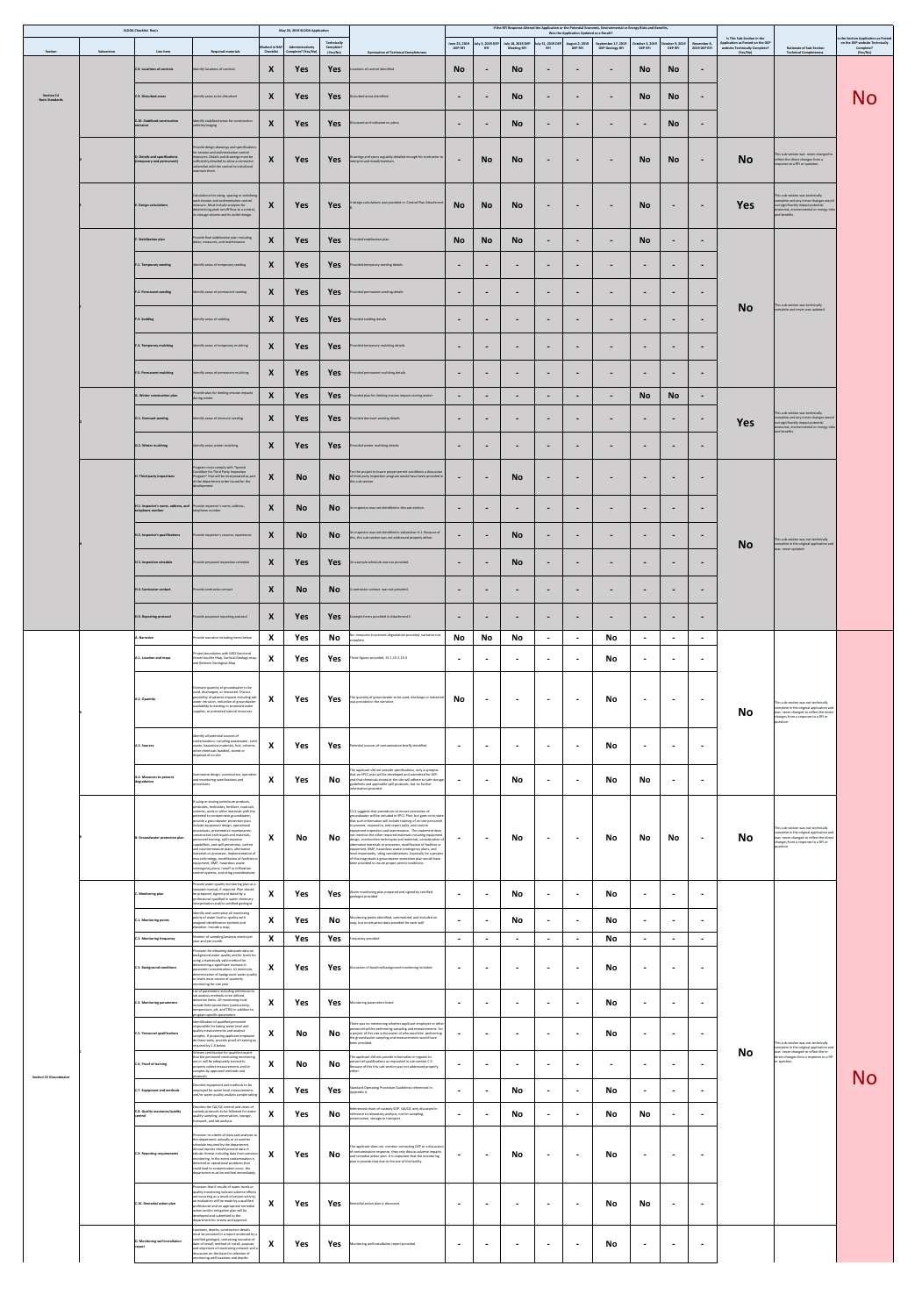|                                         | <b>SLODA Checklist Req's</b>                      |                                                                        |                                                                                                                                                                                                                                                                          |                                                        | May 24, 2019 SLODA Application                   |                                      |                                                                                                                                                                                                                                                                                                                                                                            |                                 |                              |                                         |                                     | Was the Application Updated as a Result? | If the RFI Response Altered the Application or the Potential Economic, Environmental or Energy Risks and Benefits, |                              |                                                     |                                    | Is This Sub-Section in the                                                    |                                                                                                                                                                                                             | Is the Section Application as Posted                    |
|-----------------------------------------|---------------------------------------------------|------------------------------------------------------------------------|--------------------------------------------------------------------------------------------------------------------------------------------------------------------------------------------------------------------------------------------------------------------------|--------------------------------------------------------|--------------------------------------------------|--------------------------------------|----------------------------------------------------------------------------------------------------------------------------------------------------------------------------------------------------------------------------------------------------------------------------------------------------------------------------------------------------------------------------|---------------------------------|------------------------------|-----------------------------------------|-------------------------------------|------------------------------------------|--------------------------------------------------------------------------------------------------------------------|------------------------------|-----------------------------------------------------|------------------------------------|-------------------------------------------------------------------------------|-------------------------------------------------------------------------------------------------------------------------------------------------------------------------------------------------------------|---------------------------------------------------------|
| Section                                 | Subsection                                        | Line Item                                                              | <b>Required materials</b>                                                                                                                                                                                                                                                | <b>Marked in NAF</b><br><b>Checklist</b>               | Administratively<br>Complete? (Yes/No)           | Technically<br>Complete?<br>(Yes/No) | <b>Summation of Technical Completeness</b>                                                                                                                                                                                                                                                                                                                                 | June 25, 2019<br><b>DEP RFI</b> | July 3, 2019 DEP<br>- RFI    | July 18, 2019 DEP<br><b>Meeting RFI</b> | July 31, 2019 DEP<br><b>RFI</b>     | August 2, 2019<br><b>DEP RFI</b>         | September 17, 2019<br><b>DEP Geology RFI</b>                                                                       | <b>DEP RFI</b>               | October 3, 2019   October 9, 2019<br><b>DEP RFI</b> | November 8,<br><b>2019 DEP RFI</b> | Application as Posted on the DEP<br>website Technically Complete?<br>(Yes/No) | <b>Rationale of Sub-Section</b><br><b>Technical Completeness</b>                                                                                                                                            | on the DEP website Technically<br>Complete?<br>(Yes/No) |
|                                         | D.1. Well location map                            |                                                                        | Map showing final groundwater monitoring<br>well locations with ID symbols, locations of<br>benchmark for well and ground surface<br>elevations, notes describing BM, reference<br>elevation, name title and address of party<br>responsible for establishing BM         | $\mathbf{M}$<br>$\mathbf{\Lambda}$                     | Yes                                              | Yes                                  | Well location map provided                                                                                                                                                                                                                                                                                                                                                 | $\blacksquare$                  | $\blacksquare$               | $\sim$                                  | $\blacksquare$                      | $\blacksquare$                           | <b>No</b>                                                                                                          | $\blacksquare$               | $\blacksquare$                                      | $\blacksquare$                     |                                                                               |                                                                                                                                                                                                             |                                                         |
|                                         | D.2. Elevation data                               |                                                                        | Nearest tenth of a foot of: ground surface,<br>top-of-casing, top and bottom of well<br>screen interval referenced to BM.                                                                                                                                                | $\mathbf{v}$<br>$\boldsymbol{\Lambda}$                 | Yes                                              | Yes                                  | Elevation data provided                                                                                                                                                                                                                                                                                                                                                    | $\blacksquare$                  | $\qquad \qquad$              | $\sim$                                  | $\blacksquare$                      | $\blacksquare$                           | <b>No</b>                                                                                                          | $\blacksquare$               | $\blacksquare$                                      | <u>. на п</u>                      |                                                                               |                                                                                                                                                                                                             |                                                         |
|                                         | D.3. Well installation data                       |                                                                        | nearest tenth of a foot of: depth to bottom<br>of borehole and well casing from ground<br>surface and height above ground surface of<br>top-of-casing                                                                                                                    | $\mathbf{M}$<br>$\boldsymbol{\Lambda}$                 | Yes                                              | <b>Yes</b>                           | Well installation data provided                                                                                                                                                                                                                                                                                                                                            | $\overline{\phantom{a}}$        | $\blacksquare$               | $\blacksquare$                          | $\blacksquare$                      | $\blacksquare$                           |                                                                                                                    | $\blacksquare$               | $\blacksquare$                                      | $\blacksquare$                     |                                                                               |                                                                                                                                                                                                             |                                                         |
|                                         | D.4. Well construction details                    |                                                                        | Type and thickness of seals, texture of<br>packing used around screened interval and<br>diameter/specs of well screen and casing                                                                                                                                         | $\mathbf{v}$                                           | Yes                                              | Yes                                  | Well construction details provided                                                                                                                                                                                                                                                                                                                                         | $\sim$                          | $\blacksquare$               | $\blacksquare$                          | $\blacksquare$                      | $\sim$                                   | <b>No</b>                                                                                                          | $\sim$                       | $\blacksquare$                                      | $\sim$                             |                                                                               |                                                                                                                                                                                                             |                                                         |
|                                         | D.5. Borehole logs                                |                                                                        | Borehole logs annotated by certified<br>geologist                                                                                                                                                                                                                        | $\mathbf{M}$<br>$\boldsymbol{\Lambda}$                 | Yes                                              | <b>Yes</b>                           | orehole logs provided                                                                                                                                                                                                                                                                                                                                                      | $\blacksquare$                  | $\blacksquare$               | $\sim$                                  | $\blacksquare$                      | $\blacksquare$                           | $\sim$                                                                                                             | $\sim$                       | $\blacksquare$                                      | $\sim$                             |                                                                               | This sub-section was technically<br>complete and any minor changes would<br>not significantly impact potential                                                                                              |                                                         |
|                                         | D.6. Summary of depth<br>measurements             |                                                                        | Depths and elevations measurements to<br>phreatic or potentiometric groundwater<br>surface<br>Hydraulic conductivity of subsurface strata                                                                                                                                | $\mathbf{M}$<br>$\mathbf{\Lambda}$                     | Yes                                              | <b>Yes</b>                           | Summary of depth measurements provided                                                                                                                                                                                                                                                                                                                                     | $\sim$                          | $\blacksquare$               | $\blacksquare$                          | $\blacksquare$                      | $\qquad \qquad$                          | $\blacksquare$                                                                                                     | $\blacksquare$               | $\overline{\phantom{0}}$                            | $\sim$                             | <b>Yes</b>                                                                    | economic, environmental or energy risks<br>and benefits.                                                                                                                                                    |                                                         |
|                                         |                                                   | D.7. Characteristics of subsurface                                     | and associated field data and calculations.<br>nclude estimated time-of-travel from<br>potential contamination sources to each<br>monitoring point                                                                                                                       | $\bullet$<br>$\mathbf{\Lambda}$                        | Yes                                              | <b>Yes</b>                           | Characteristics of subsurface strata provided                                                                                                                                                                                                                                                                                                                              | $\blacksquare$                  | $\blacksquare$               | $\overline{\phantom{a}}$                | $\blacksquare$                      | $\blacksquare$                           |                                                                                                                    | $\blacksquare$               | $\blacksquare$                                      | $\sim$                             |                                                                               |                                                                                                                                                                                                             |                                                         |
|                                         | D.8. Well installation contract                   |                                                                        | Copy of well/piezometer drilling and<br>installation contract and specs<br>Items 2-6 above included in a schematic                                                                                                                                                       | N/A                                                    | No                                               | <b>No</b>                            | The applicant does not provide a copy of the well installation<br>contract.                                                                                                                                                                                                                                                                                                | $\sim$                          | $\blacksquare$               | $\blacksquare$                          | $\blacksquare$                      | $\blacksquare$                           | $\blacksquare$                                                                                                     | $\blacksquare$               | $\blacksquare$                                      | $\blacksquare$                     |                                                                               |                                                                                                                                                                                                             |                                                         |
|                                         | D.9. Schematic cross-sections                     |                                                                        | cross section diagram for each monitoring<br>ID symbol, top-of-casing elevation, ground                                                                                                                                                                                  | $\boldsymbol{\Lambda}$                                 | Yes                                              | Yes                                  | Schematic cross-sections provided                                                                                                                                                                                                                                                                                                                                          | $\sim$                          | $\blacksquare$               | $\blacksquare$                          | $\blacksquare$                      | $\qquad \qquad$                          | $\blacksquare$                                                                                                     | $\blacksquare$               | $\blacksquare$                                      | $\blacksquare$                     |                                                                               |                                                                                                                                                                                                             |                                                         |
|                                         |                                                   | D.10. Monitoring point summary                                         | surface elevation and well/piezometer<br>Provide protective steel casings with                                                                                                                                                                                           | $\mathbf{v}$<br>$\boldsymbol{\Lambda}$<br>$\mathbf{v}$ | Yes                                              | Yes                                  | Monitoring point summary table provided                                                                                                                                                                                                                                                                                                                                    | $\sim$                          | $\blacksquare$               | $\overline{\phantom{a}}$                | $\blacksquare$                      | $\blacksquare$                           | <b>No</b>                                                                                                          | $\blacksquare$               | $\blacksquare$                                      |                                    |                                                                               |                                                                                                                                                                                                             |                                                         |
|                                         | D.11. Protective casing                           |                                                                        | locking caps or other measures to protect<br>the wells<br>Permanent ID markings that include a tag<br>inside the well cap and ID markings on the                                                                                                                         | $\mathbf{\Lambda}$                                     | Yes                                              | Yes                                  | Protective casing details provided                                                                                                                                                                                                                                                                                                                                         | $\blacksquare$                  | $\blacksquare$               | $\blacksquare$                          | $\blacksquare$                      | $\qquad \qquad \blacksquare$             | $\blacksquare$                                                                                                     | $\blacksquare$               | $\blacksquare$                                      | $\sim$                             |                                                                               |                                                                                                                                                                                                             |                                                         |
|                                         |                                                   | D.12. On-site well identification                                      | outside of the protective casing must be<br>provided. Witness stake or flagging at each<br>monitoring point or brightly painted casing<br>should be considered so that monitoring<br>points may be easily found                                                          | $\boldsymbol{\Lambda}$                                 | Yes                                              | Yes                                  | On-site well identification provided                                                                                                                                                                                                                                                                                                                                       | $\blacksquare$                  | $\blacksquare$               | $\blacksquare$                          | $\blacksquare$                      | $\blacksquare$                           | $\blacksquare$                                                                                                     | $\blacksquare$               | $\blacksquare$                                      | $\sim$                             |                                                                               |                                                                                                                                                                                                             |                                                         |
|                                         | A. Water supply method                            |                                                                        | Describe methods by which drinking and<br>process water will be supplied to<br>development                                                                                                                                                                               | $\boldsymbol{\Lambda}$                                 | <b>Yes</b>                                       | <b>No</b>                            | The applicant provides a discussion of three potential water<br>supply options, but does not consider the implications if one or<br>more are unavailable at any time.                                                                                                                                                                                                      |                                 | $\qquad \qquad$              | $\blacksquare$                          | $\blacksquare$                      | $\blacksquare$                           | <b>No</b>                                                                                                          | $\qquad \qquad \blacksquare$ | $\qquad \qquad$                                     | $\blacksquare$                     |                                                                               |                                                                                                                                                                                                             |                                                         |
|                                         | sufficient/healthful supply)                      | A.1. Individual wells (evidence of                                     |                                                                                                                                                                                                                                                                          | N/A                                                    | N/A                                              | N/A                                  |                                                                                                                                                                                                                                                                                                                                                                            | $\blacksquare$                  | $\qquad \qquad$              | $\blacksquare$                          | $\blacksquare$                      | $\blacksquare$                           | $\blacksquare$                                                                                                     | $\blacksquare$               | $\blacksquare$                                      | $\blacksquare$                     |                                                                               |                                                                                                                                                                                                             |                                                         |
|                                         |                                                   | A.1.(a) Support of findings by well                                    |                                                                                                                                                                                                                                                                          | N/A                                                    | N/A                                              | N/A                                  |                                                                                                                                                                                                                                                                                                                                                                            | $\blacksquare$                  | $\qquad \qquad$              | $\sim$                                  | $\blacksquare$                      | $\qquad \qquad \blacksquare$             | $\blacksquare$                                                                                                     | $\blacksquare$               | $\blacksquare$                                      | $\blacksquare$                     |                                                                               |                                                                                                                                                                                                             |                                                         |
|                                         | A.1.(b) Support of findings by<br>geologist       |                                                                        |                                                                                                                                                                                                                                                                          | N/A                                                    | N/A                                              | N/A                                  |                                                                                                                                                                                                                                                                                                                                                                            | $\blacksquare$                  | $\blacksquare$               | $\blacksquare$                          | $\blacksquare$                      | $\blacksquare$                           | $\blacksquare$                                                                                                     | $\blacksquare$               | $\blacksquare$                                      | $\blacksquare$                     |                                                                               |                                                                                                                                                                                                             |                                                         |
|                                         |                                                   | A.2. Common well(s) (reports)                                          | Facility requiring more than 300 gallons per                                                                                                                                                                                                                             | $\mathbf v$<br>$\boldsymbol{M}$                        | Yes                                              |                                      | Yes The applicant does consider that water is common, but does not provide any discussion directly on common well(s).                                                                                                                                                                                                                                                      | $\blacksquare$                  | <b>Service</b> Construction  | and the state of the state of the       | and the contract of the contract of | <b>Contract Contract</b>                 | <b>No</b>                                                                                                          | <b>State Control</b>         |                                                     | $\sim$ 100 $\sim$                  |                                                                               |                                                                                                                                                                                                             |                                                         |
|                                         | A.2.(a) Hydrogeology report                       |                                                                        | Certified geologist indicating sufficient<br>healthful water supply is likely available,<br>map showing recommended location of<br>well or wells and determination of risks to                                                                                           | $\Lambda$                                              | Yes                                              | <b>Yes</b>                           | A Hydrogeology report is provided in Appendix 15-A                                                                                                                                                                                                                                                                                                                         | $\overline{\phantom{0}}$        | $\qquad \qquad$              | $\sim$                                  | $\blacksquare$                      | $\blacksquare$                           | <b>No</b>                                                                                                          | $\qquad \qquad$              | $\blacksquare$                                      | $\blacksquare$                     |                                                                               |                                                                                                                                                                                                             |                                                         |
|                                         |                                                   |                                                                        | off-site wells or protected natural resources<br>from groundwater withdrawal<br>Report from PE including evidence of<br>adequate provisions made for proper long-                                                                                                        |                                                        |                                                  |                                      | The applicant does not provide an engineering report that                                                                                                                                                                                                                                                                                                                  |                                 |                              |                                         |                                     |                                          |                                                                                                                    |                              |                                                     |                                    |                                                                               |                                                                                                                                                                                                             |                                                         |
|                                         | A.2.(b) Engineering report                        |                                                                        | term O&M of water supply system, identify<br>personnel responsible for O&M, and design<br>plans and detail sheets for the storage,<br>treatment and distribution system<br>Report stating name of well driller, date of<br>well installation, map showing installed      | $\boldsymbol{\Lambda}$                                 | <b>No</b>                                        | <b>No</b>                            | considers long-term impacts from continuous withdrawal<br>under their "normal" operations, and it does not provide short-<br>term or long-term impacts for stressed conditions.                                                                                                                                                                                            | $\blacksquare$                  | $\qquad \qquad$              | $\blacksquare$                          | $\qquad \qquad$                     | $\blacksquare$                           | <b>No</b>                                                                                                          | $\blacksquare$               | $\qquad \qquad$                                     | $\blacksquare$                     |                                                                               |                                                                                                                                                                                                             |                                                         |
|                                         | A.2.(c) Well installation report                  |                                                                        | location, well depth, drilling log,<br>construction details, estimate of yield. If<br>not yet installed, indicate schedule for<br>providing this information after well(s) are<br>stablished                                                                             | $\boldsymbol{X}$                                       | <b>No</b>                                        | <b>No</b>                            | The applicant does not provide a well installation report.                                                                                                                                                                                                                                                                                                                 | $\blacksquare$                  | $\blacksquare$               | $\blacksquare$                          | $\blacksquare$                      | $\blacksquare$                           | <b>No</b>                                                                                                          | $\blacksquare$               | $\blacksquare$                                      | $\blacksquare$                     |                                                                               |                                                                                                                                                                                                             |                                                         |
|                                         |                                                   | $A.2.(d)$ Long-term safe yield and<br>zone of influence determination  | Determination of long-term safe yield of<br>each well, including prediction of operating<br>levels and determination of the zone of<br>ifluence and zone of capture for each well.<br>Include any pump test data and<br>interpretation, monitoring data, monitoring      | $\bm{\Lambda}$                                         | <b>No</b>                                        | <b>No</b>                            | The applicant does not provide a zone of influence report that<br>considers long-term impacts from continuous withdrawal<br>under their "normal" operations, and it does not provide short-<br>term or long-term impacts for stressed conditions.                                                                                                                          | $\sim$                          | $\blacksquare$               | $\blacksquare$                          | $\qquad \qquad$                     | $\blacksquare$                           | <b>No</b>                                                                                                          | $\blacksquare$               | $\blacksquare$                                      | $\blacksquare$                     | <b>No</b>                                                                     | This sub-section was not technically<br>complete in the original application and<br>was never changed to reflect the direct<br>and in-direct changes from a response                                        |                                                         |
| Section 16<br><b>Water Supply</b>       | A.2.(e) Public water supply                       |                                                                        | At least 15 service connections or will<br>regularly serve an average of 25 individuals<br>daily for at least 60 days per year. If<br>common well(s) meets this definition,<br>provide the following                                                                     | N/A                                                    | N/A                                              | N/A                                  |                                                                                                                                                                                                                                                                                                                                                                            | $\blacksquare$                  | $\blacksquare$               | $\blacksquare$                          | $\blacksquare$                      | $\blacksquare$                           | $\sim$                                                                                                             | $\qquad \qquad \blacksquare$ | $\blacksquare$                                      | $\blacksquare$                     |                                                                               | to a RFI or question.                                                                                                                                                                                       | No                                                      |
|                                         |                                                   | $A.2.(e)(i)$ Proposed well or wells                                    | f not yet built, provide copy of application<br>and attachments required for preliminary<br>approval by DHHS-DWP                                                                                                                                                         | N/A                                                    | N/A                                              | N/A                                  |                                                                                                                                                                                                                                                                                                                                                                            | $\blacksquare$                  | $\blacksquare$               | $\blacksquare$                          | $\qquad \qquad$                     | $\blacksquare$                           | $\overline{\phantom{a}}$                                                                                           | $\blacksquare$               | $\blacksquare$                                      | $\blacksquare$                     |                                                                               |                                                                                                                                                                                                             |                                                         |
|                                         |                                                   | A.2.(e)(ii) Existing well or wells                                     | If built, provide copy of application and<br>attachments required for either after-the-<br>fact approval or preliminary and final                                                                                                                                        | $\sim$ $\sim$<br>N/A                                   | $\sim$ $\sim$ $\sim$ $\sim$ $\sim$ $\sim$<br>N/A | N/A                                  |                                                                                                                                                                                                                                                                                                                                                                            |                                 |                              | $\blacksquare$                          |                                     |                                          | $\blacksquare$                                                                                                     | $\overline{\phantom{a}}$     |                                                     | $\blacksquare$                     |                                                                               |                                                                                                                                                                                                             |                                                         |
|                                         |                                                   | A.2.(e)(iii) Water quality analysis                                    |                                                                                                                                                                                                                                                                          | N/A                                                    | N/A                                              | N/A                                  |                                                                                                                                                                                                                                                                                                                                                                            | $\blacksquare$                  | $\qquad \qquad$              | $\blacksquare$                          | $\overline{\phantom{0}}$            | $\blacksquare$                           | $\sim$                                                                                                             | $\blacksquare$               | $\blacksquare$                                      | $\sim$                             |                                                                               |                                                                                                                                                                                                             |                                                         |
|                                         | bedrock areas                                     | A.3. Well construction in shallow-to-                                  |                                                                                                                                                                                                                                                                          | N/A                                                    | N/A                                              | N/A                                  |                                                                                                                                                                                                                                                                                                                                                                            | $\blacksquare$                  | $\blacksquare$               | $\sim$                                  | $\blacksquare$                      | $\blacksquare$                           | $\sim$                                                                                                             | $\sim$                       | $\sim$                                              | $\sim$                             |                                                                               |                                                                                                                                                                                                             |                                                         |
|                                         | A.4. Additional information                       |                                                                        | f department considers that a sufficient<br>and healthful water supply may not be<br>provided by on-site wells, provide potability<br>test of water from wells located in<br>proximity to the site, establish one or more<br>test wells on-site, pump tests of the well, | $\mathbf{\Lambda}$                                     | <b>No</b>                                        | <b>No</b>                            | Although the 'potable nature" for the site will be for the fish<br>and will include pretreatment. The cone of influence from<br>drawing continuously during normal and drought conditions                                                                                                                                                                                  | <b>No</b>                       | <b>No</b>                    | <b>No</b>                               | $\blacksquare$                      | $\blacksquare$                           | <b>No</b>                                                                                                          | $\blacksquare$               | $\qquad \qquad$                                     | $\blacksquare$                     |                                                                               |                                                                                                                                                                                                             |                                                         |
|                                         |                                                   |                                                                        | report by a certified geologist indicate the<br>yield and potability of the water from the<br>well(s). Complete hydrogeologic<br>assessment of groundwater quality and<br>quantity may also be required                                                                  |                                                        |                                                  |                                      | suggests many possible wells may be affected, and reports<br>were not performed on these potential wells.                                                                                                                                                                                                                                                                  |                                 |                              |                                         |                                     |                                          |                                                                                                                    |                              |                                                     |                                    |                                                                               |                                                                                                                                                                                                             |                                                         |
|                                         | A.5. Off-site utility company or<br>public agency |                                                                        | Letter from supplier demonstrating a<br>sufficient and healthful water supply exists<br>and may be utilized by development                                                                                                                                               | $\mathbf{X}$                                           | <b>Yes</b>                                       | Yes                                  | BWD letter of capacity provided                                                                                                                                                                                                                                                                                                                                            | $\sim$                          | $\sim$                       | $\sim$                                  | $\blacksquare$                      | $\blacksquare$                           | <b>No</b>                                                                                                          | $\blacksquare$               | $\sim$                                              | $\sim$                             |                                                                               |                                                                                                                                                                                                             |                                                         |
|                                         | A.6. Other sources                                |                                                                        | Describe any other sources of water supply<br>and provide evidence of acceptable water<br>quality and quantity                                                                                                                                                           | $\boldsymbol{X}$                                       | <b>Yes</b>                                       | <b>Yes</b>                           | Other sources described                                                                                                                                                                                                                                                                                                                                                    | $\sim$                          | $\blacksquare$               | $\sim$                                  | $\blacksquare$                      | $\blacksquare$                           | <b>No</b>                                                                                                          | $\sim$                       | $\blacksquare$                                      | $\blacksquare$                     |                                                                               |                                                                                                                                                                                                             |                                                         |
|                                         |                                                   | B. Subsurface wastewater disposal<br>systems (location of system/well) |                                                                                                                                                                                                                                                                          | N/A                                                    | N/A                                              | N/A                                  |                                                                                                                                                                                                                                                                                                                                                                            | $\overline{\phantom{0}}$        | $\blacksquare$               | $\sim$                                  | $\qquad \qquad$                     | $\blacksquare$                           | $\blacksquare$                                                                                                     | $\blacksquare$               | $\blacksquare$                                      | $\blacksquare$                     | N/A                                                                           |                                                                                                                                                                                                             |                                                         |
|                                         | water usage)                                      | C. Total usage (total anticipated                                      | Indicate total anticipated water usage                                                                                                                                                                                                                                   | $\mathbf v$<br>$\boldsymbol{\Lambda}$                  | <b>Yes</b>                                       | <b>Yes</b>                           | Total anticipated usage provided in Table 16-1.                                                                                                                                                                                                                                                                                                                            | $\overline{\phantom{a}}$        | <b>No</b>                    | $\sim$                                  | $\blacksquare$                      | $\blacksquare$                           | <b>No</b>                                                                                                          | $\blacksquare$               | $\qquad \qquad$                                     | $\sim$                             | <b>Yes</b>                                                                    | This sub-section was technically<br>complete and any minor changes would<br>not significantly impact potential<br>economic, environmental or energy risks<br>and benefits.                                  |                                                         |
|                                         |                                                   | A. On-site subsurface wastewater<br>disposal systems (investigation)   | f sewage disposal will be by subsurface<br>wastewater disposal systems, provide an<br>on-site investigation report by licensed<br>evaluator.                                                                                                                             | N/A                                                    | N/A                                              | N/A                                  |                                                                                                                                                                                                                                                                                                                                                                            | $\blacksquare$                  | $\blacksquare$               | $\blacksquare$                          | $\blacksquare$                      | $\blacksquare$                           |                                                                                                                    | $\blacksquare$               | $\blacksquare$                                      | $\blacksquare$                     | N/A                                                                           |                                                                                                                                                                                                             |                                                         |
|                                         | B. Nitrate-nitrogen impact<br>assessment          |                                                                        | For all subsurface wastewater disposal<br>systems proposed at the<br>development, provide an assessment<br>report by a certified geologist of the effect<br>of nitrate-nitrogen on groundwater quality                                                                   | N/A                                                    | N/A                                              | N/A                                  |                                                                                                                                                                                                                                                                                                                                                                            | $\blacksquare$                  | $\blacksquare$               | $\blacksquare$                          | $\blacksquare$                      | $\qquad \qquad$                          | $\blacksquare$                                                                                                     | $\blacksquare$               | $\blacksquare$                                      | $\blacksquare$                     | N/A                                                                           |                                                                                                                                                                                                             |                                                         |
|                                         | C. Municipal facility or utility                  |                                                                        | Provide letter from municipal facility<br>acknowledging that there is sufficient<br>collection and treatment capacity, and                                                                                                                                               | $\mathbf{v}$                                           |                                                  |                                      | There will be minimal discharge to the Belfast Sewer system<br>since there is an on-site wastewater treatment system<br>proposed to dump the effluent directly into the bay<br>approximately 2,800 feet offshore. While the facility must be in<br>compliance for wastewater discharge to the city system, the                                                             |                                 |                              |                                         |                                     |                                          |                                                                                                                    |                              |                                                     |                                    |                                                                               | This sub-section was technically<br>complete and any minor changes would                                                                                                                                    |                                                         |
| <b>Section 17</b>                       | company letter                                    |                                                                        | stating that the municipality agrees to<br>accept the amount and nature of the<br>wastewater flow from the development.                                                                                                                                                  | $\mathbf{\Lambda}$                                     | Yes                                              | Yes                                  | process wastewater dwarfs the city supply by a ration of<br>millions of gallons per day to hundreds of gallons per day, so<br>whether or not wastewater considerations have been satisfied<br>for SLODA and directly related to satisfying subsection "D."<br>directly below.                                                                                              | $\blacksquare$                  | $\mathbf{r}$                 | No                                      | $\blacksquare$                      | <b>No</b>                                | $\blacksquare$                                                                                                     | $\blacksquare$               | $\sim$                                              | <b>No</b>                          | <b>Yes</b>                                                                    | not significantly impact potential<br>economic, environmental or energy risks<br>and benefits.                                                                                                              | No                                                      |
| Wastewater                              |                                                   |                                                                        |                                                                                                                                                                                                                                                                          |                                                        |                                                  |                                      | This section simply references the wastewater analysis for the<br>discharge permit. Unfortunately, the wastewater analysis only                                                                                                                                                                                                                                            |                                 |                              |                                         |                                     |                                          |                                                                                                                    |                              |                                                     |                                    |                                                                               |                                                                                                                                                                                                             |                                                         |
|                                         |                                                   |                                                                        | If the development will discharge any liquid                                                                                                                                                                                                                             |                                                        |                                                  |                                      | examines a normal "good day". With an assumption of 99%<br>control in the permitting analysis then a condition of 99%<br>control would need to be applied in the permit conditions.<br>That is simply not realistic for all situations and all times. It<br>does not account for normal equipment failures and upset                                                       |                                 |                              |                                         |                                     |                                          |                                                                                                                    |                              |                                                     |                                    |                                                                               | The analysis provided reflects the<br>wastewater discharge permit                                                                                                                                           |                                                         |
|                                         | D. Wastewater discharge<br>information            |                                                                        | waste into any stream, river, pond, lake or<br>other body of water including tidal waters,<br>describe the type of discharge, volume of<br>discharge and body of water affected.                                                                                         | $\boldsymbol{\Lambda}$                                 | Yes                                              | <b>No</b>                            | conditions, and it does not consider that the plant will need to<br>continue to operate during upset conditions to prevent toxic<br>exposure to the fish. The number one component that has not<br>been identified for wastewater is the fish feed. A fraction of                                                                                                          |                                 | $\blacksquare$               | $\blacksquare$                          | <b>No</b>                           | $\blacksquare$                           |                                                                                                                    | $\blacksquare$               | $\blacksquare$                                      | $\sim$                             | <b>No</b>                                                                     | application, and it essentially says 99%<br>or more removal will be continuos and<br>constant. This sub-section is extremely<br>incomplete as it does not reflect any<br>scenarios other thean the perfect, |                                                         |
|                                         |                                                   |                                                                        |                                                                                                                                                                                                                                                                          |                                                        |                                                  |                                      | the fish feed will pass through to wastewater treatment each<br>and every day. The wastewater impact cannot be assessed for<br>a project of this magnitude without a fish food proposed with<br>an "or equal". Trace compounds will be present in any fish<br>food, and trace compounds matter at this magnitude with 7.7<br>million gallons discharge each and every day. |                                 |                              |                                         |                                     |                                          |                                                                                                                    |                              |                                                     |                                    |                                                                               | normal operations, sunny day.                                                                                                                                                                               |                                                         |
|                                         |                                                   |                                                                        |                                                                                                                                                                                                                                                                          |                                                        |                                                  |                                      | Inconsistent information on soil and rock waste was provided.                                                                                                                                                                                                                                                                                                              |                                 |                              |                                         |                                     |                                          |                                                                                                                    |                              |                                                     |                                    |                                                                               |                                                                                                                                                                                                             |                                                         |
|                                         |                                                   |                                                                        | List types and estimated quantities of solid<br>waste to be generated, including but not<br>limited to, stumps/grubbings, construction<br>debris, demo debris, household waste,                                                                                          |                                                        |                                                  |                                      | Table 18-1 in the application suggests only 34,000 cubic yards<br>of soil yet other sections suggest otherwise, and the responses<br>to the RFIs further cloud these inconsistencies. With respect to<br>actual solid waste created there is insufficient analysis<br>provided. The project does not discuss the methods of keeping                                        |                                 |                              |                                         |                                     |                                          |                                                                                                                    |                              |                                                     |                                    |                                                                               | This sub-section was not technically                                                                                                                                                                        |                                                         |
|                                         | Section 18 - Solid waste                          |                                                                        | industrial waste, special and hazardous<br>wastes. Method of collection and location<br>of disposal facility should be listed. If taken<br>to transfer station, identify facility(ies) at                                                                                | $\mathbf{\Lambda}$                                     | Yes                                              | <b>No</b>                            | the fish waste fresh. Spoiled fish waste has very limited<br>disposal pathways. Furthermore, there is no discussion of PFAS<br>potential for this project, and if the undefined fish food has<br>PFAS compound present, then their is really no room for this                                                                                                              | $\sim$                          | $\qquad \qquad \blacksquare$ | <b>No</b>                               | $\qquad \qquad$                     | $\blacksquare$                           | $\blacksquare$                                                                                                     | $\blacksquare$               | <b>No</b>                                           | <b>No</b>                          | <b>No</b>                                                                     | complete in the original application and<br>was never updated.                                                                                                                                              |                                                         |
|                                         |                                                   |                                                                        | which waste is ultimately disposed.                                                                                                                                                                                                                                      |                                                        |                                                  |                                      | waste created as there is limited solid waste capacity in Maine<br>as it is, and currently more municipal wastewater solids are<br>being directed to landfills based upon PFAS screening levels.                                                                                                                                                                           |                                 |                              |                                         |                                     |                                          |                                                                                                                    |                              |                                                     |                                    |                                                                               |                                                                                                                                                                                                             |                                                         |
|                                         | (final disposal location)                         | A. Commercial solid waste facility                                     | Contracts or commitment letters covering<br>the hauling and disposal of solid waste for<br>at least one year following the date of                                                                                                                                       | $\boldsymbol{X}$                                       | Yes                                              | <b>No</b>                            | Letter of commitments provided, but the applicant does not<br>discuss what these haulers would require for waste to be<br>"acceptable". Many waste facilities have limits of fish waste<br>because of the air emissions and odor potential. Those are                                                                                                                      |                                 | $\qquad \qquad$              | $\blacksquare$                          | $\qquad \qquad$                     | $\blacksquare$                           | $\blacksquare$                                                                                                     | $\blacksquare$               | $\blacksquare$                                      | $\overline{\phantom{a}}$           | <b>No</b>                                                                     | This sub-section was not technically<br>complete in the original application and                                                                                                                            |                                                         |
| <b>Section 18</b><br><b>Solid Waste</b> |                                                   |                                                                        | department order. Include license number<br>of hauler<br>Contracts or commitment letters covering                                                                                                                                                                        |                                                        |                                                  |                                      | directly related to the on-site storage methods and age. The<br>information provided is insufficient to condition the permit for<br>haulers to meet their needs.                                                                                                                                                                                                           |                                 |                              |                                         |                                     |                                          |                                                                                                                    |                              |                                                     |                                    |                                                                               | was never updated.<br>This sub-section was not technically                                                                                                                                                  | No                                                      |
|                                         | B. Off-site disposal of<br>disposal)              | construction/demolition debris (final                                  | hauling and disposal of debris for one year<br>from date of department order. Include<br>license number of hauler.                                                                                                                                                       | $\boldsymbol{X}$                                       | Yes                                              | <b>Yes</b>                           | The applicant provide a letter of commitments.                                                                                                                                                                                                                                                                                                                             | <b>No</b>                       | $\blacksquare$               | <b>No</b>                               | $\blacksquare$                      | $\blacksquare$                           | <b>No</b>                                                                                                          | $\sim$                       | $\blacksquare$                                      | $\blacksquare$                     | <b>No</b>                                                                     | complete in the original application and<br>was never changed to reflect the direct<br>changes from a response to a RFI or<br>question                                                                      |                                                         |
|                                         | C. On-site disposal of                            | woodwaste/land clearing debris                                         |                                                                                                                                                                                                                                                                          | N/A                                                    | N/A                                              | N/A                                  | The facility is so large and consumes so much of this site, that<br>the proponent claims that it cannot recreate wetlands, so this<br>subtask is impossibe.                                                                                                                                                                                                                | $\sim$                          | $\blacksquare$               | $\sim$                                  | $\blacksquare$                      | $\blacksquare$                           | $\sim$                                                                                                             | $\sim$                       | $\blacksquare$                                      | $\sim$                             | N/A                                                                           |                                                                                                                                                                                                             |                                                         |